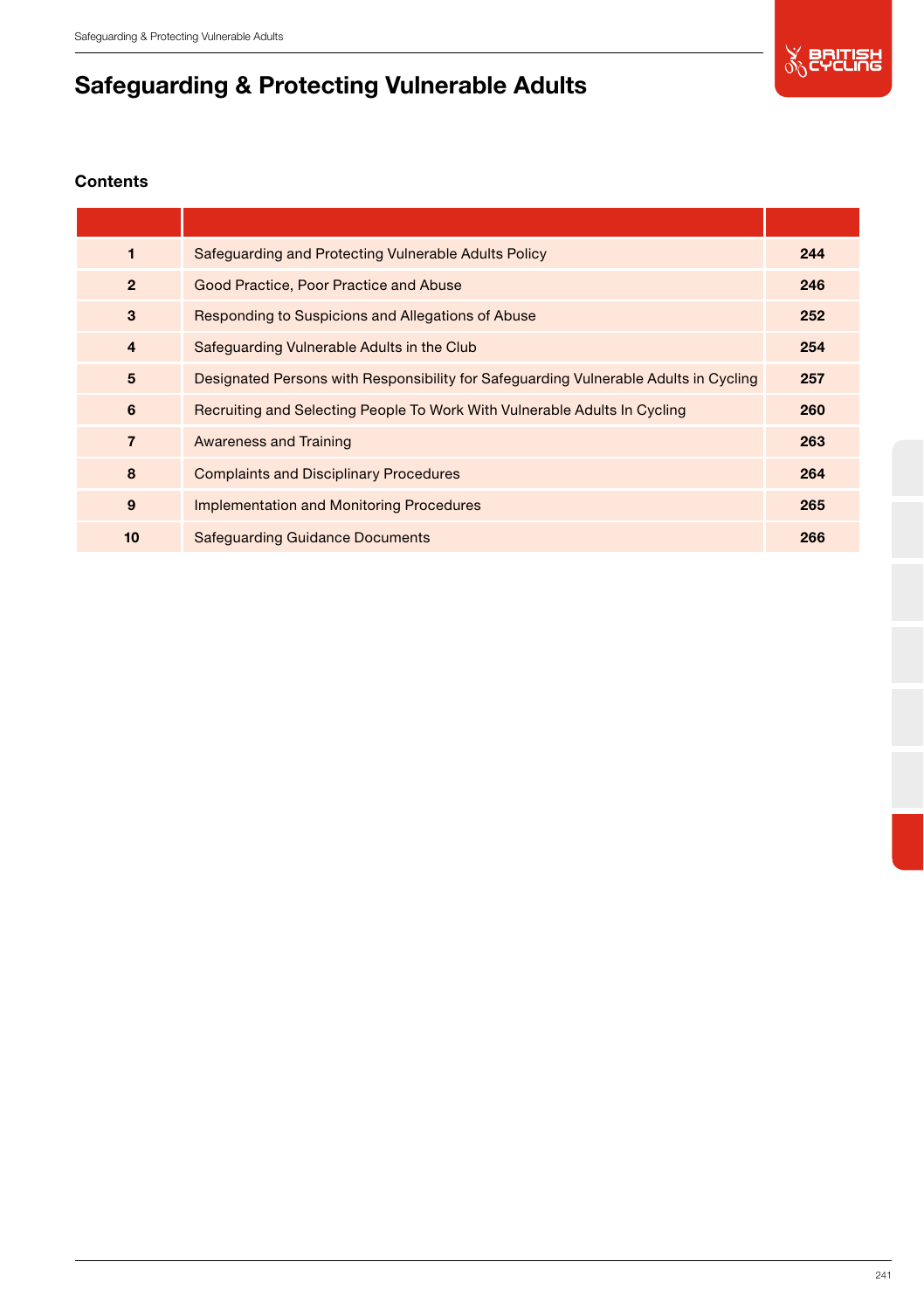

Term Definition / Explanation Abuse See section 2.4.

| Adult                                                                              | A person of or over the age of 18 years                                                                                                                                                                                                                                                                                                                                                                                                                                                                                          |  |
|------------------------------------------------------------------------------------|----------------------------------------------------------------------------------------------------------------------------------------------------------------------------------------------------------------------------------------------------------------------------------------------------------------------------------------------------------------------------------------------------------------------------------------------------------------------------------------------------------------------------------|--|
| Advocate                                                                           | An individual who speaks on behalf of, or represents the interests of, the Vulnerable Adult where<br>appropriate                                                                                                                                                                                                                                                                                                                                                                                                                 |  |
| <b>Barring Status</b>                                                              | A check against the list of individuals who may be barred from working with children and therefore                                                                                                                                                                                                                                                                                                                                                                                                                               |  |
| Check                                                                              | should not be engaging in regulated activity.                                                                                                                                                                                                                                                                                                                                                                                                                                                                                    |  |
| Child                                                                              | Anyone under the age of 18.                                                                                                                                                                                                                                                                                                                                                                                                                                                                                                      |  |
| <b>Child Protection</b>                                                            | The CPSU team is sited within the National Society for the Prevention of Cruelty to Children (NSPCC)                                                                                                                                                                                                                                                                                                                                                                                                                             |  |
| in Sport Unit (CPSU)                                                               | and was established with joint funding from Sport England.                                                                                                                                                                                                                                                                                                                                                                                                                                                                       |  |
| <b>Children and</b><br><b>Vulnerable Adults</b><br><b>Social Care</b>              | The Local Authority statutory agency with responsibility for safeguarding and protecting children<br>and families, formerly known as Social Services.                                                                                                                                                                                                                                                                                                                                                                            |  |
| (CWO)                                                                              | <b>Club Welfare Officer</b> The designated individual within a British Cycling affiliated club whose responsibilities are explained<br>in Section 5.1.                                                                                                                                                                                                                                                                                                                                                                           |  |
| Disclosure and                                                                     | The DBS was formed through a merger of the Criminal Records Bureau and Independent<br>Barring Service (DBS) Safeguarding Authority. A DBS check will access an individual's criminal record information for<br>registered bodies who deploy people working with children so that they can make an informed<br>decision about the individuals suitability to work in that position. Additionally the DBS will complete a<br>Barring Status Check on an individual whose role fulfils the relevant criteria of Regulated Activity. |  |
|                                                                                    | <b>Disclosure Scotland</b> Agency who operate similar to DBS in Scotland                                                                                                                                                                                                                                                                                                                                                                                                                                                         |  |
| <b>Duty of Care</b>                                                                | The duty that rests upon an individual or organisation to ensure that all reasonable steps are taken<br>to ensure the safety of any person involved in an activity for which that individual or organisation is<br>responsible (SG 3.1).                                                                                                                                                                                                                                                                                         |  |
| <b>Local Protection of</b><br><b>Vulnerable Adults</b><br><b>Committee (LPVAC)</b> | These committees have responsibility for the co-ordination of work undertaken by agencies involved<br>both in providing services and safeguarding Vulnerable Adults. LPVACs provide local inter-agency<br>guidelines detailing procedures for cases of actual or suspected abuse. Some areas have established<br>sports sub-groups to inform their work. There are similar structures for children called Local<br>Safeguarding Children's Boards (LSCBs).                                                                       |  |
| Member                                                                             | A 'member' of British Cycling who holds either Gold, Silver, Bronze, Family or Ride membership and<br>is bound by the rules and regulations of British Cycling.                                                                                                                                                                                                                                                                                                                                                                  |  |
| <b>Parent / Carer</b>                                                              | A generic term which includes parents, carers and guardians                                                                                                                                                                                                                                                                                                                                                                                                                                                                      |  |
| Personnel                                                                          | Employees of British Cycling and its affiliated clubs or facilities used in cycling as well as volunteers<br>and all participants in the sport of cycling.                                                                                                                                                                                                                                                                                                                                                                       |  |
| <b>Position of trust</b>                                                           | Where an individual, such as a coach, teacher, or club officer who makes decisions for or about a<br>Vulnerable Adult, can influence the adult's actions and may misuse that position to groom or abuse<br>the adult. This position can be a positive one, in building confidence and self-esteem in Vulnerable Adults.                                                                                                                                                                                                          |  |
| <b>Protection of</b><br>Freedoms Act 2012                                          | This legislation contains all of the new safeguarding and vetting requirements additional to the<br>Safeguarding Vulnerable Groups Act 2006                                                                                                                                                                                                                                                                                                                                                                                      |  |
| <b>Registered Body</b>                                                             | An organisation such as British Cycling that is able to act as a recipient of DBS information on<br>behalf of its members                                                                                                                                                                                                                                                                                                                                                                                                        |  |
| <b>Regulated Activity</b>                                                          | Regulated Activity (RA) involves contact with vulnerable groups and is:                                                                                                                                                                                                                                                                                                                                                                                                                                                          |  |
|                                                                                    | Of a specific nature e.g. training, teaching, supervising, advice, treatments or transport provided for the<br>purposes of the activity                                                                                                                                                                                                                                                                                                                                                                                          |  |
|                                                                                    | Qr                                                                                                                                                                                                                                                                                                                                                                                                                                                                                                                               |  |
|                                                                                    | In a specified place e.g. schools, children's homes and hospitals, juvenile detention facilities, adult care homes.<br>And                                                                                                                                                                                                                                                                                                                                                                                                       |  |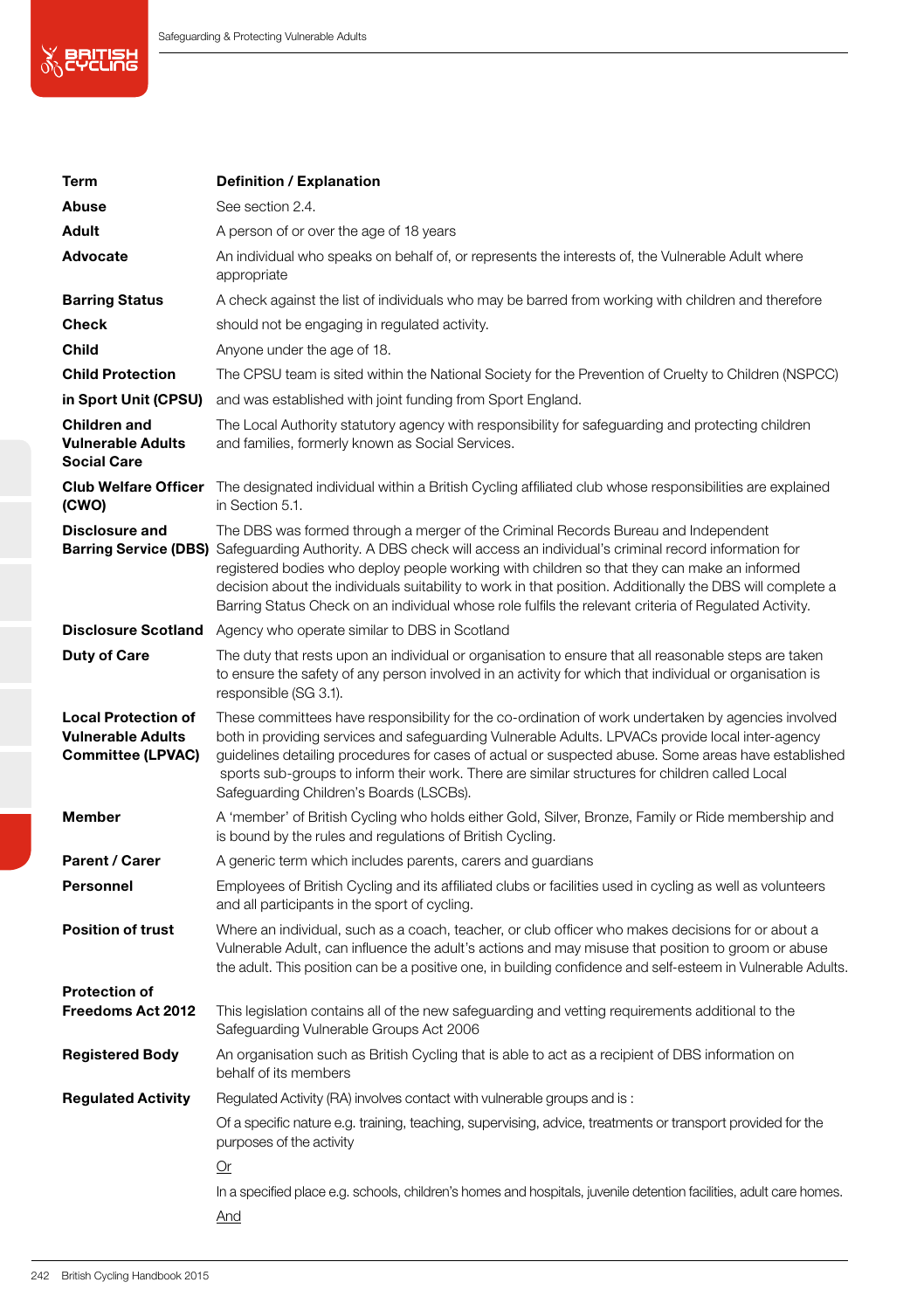

|                                                      | Occurs once a week or more                                                                                                                                                                             |
|------------------------------------------------------|--------------------------------------------------------------------------------------------------------------------------------------------------------------------------------------------------------|
|                                                      | And/or                                                                                                                                                                                                 |
|                                                      | Occurs on four or more occasions in a 30 day period                                                                                                                                                    |
|                                                      | And/or                                                                                                                                                                                                 |
|                                                      | Occurs overnight between 2am and 6am.                                                                                                                                                                  |
|                                                      | Following the introduction of the Protection of Freedoms Act 2012 an additional definition of Regulated                                                                                                |
|                                                      | Activity is included which states the job roles that may be required to have a check (additional to criminal                                                                                           |
|                                                      | records checks) to ascertain whether they are barred from working with vulnerable adults. Many of these                                                                                                |
|                                                      | roles will not apply to sport and recreation as the majority of roles are centred around the provision of                                                                                              |
|                                                      | personal care. The only exception is in the transportation of vulnerable adults which may apply to cycling in                                                                                          |
|                                                      | a number of areas.                                                                                                                                                                                     |
| <b>Regulated Activity</b><br>Provider                | The person or organisation responsible for employing or deploying workers to facilitate an activity,<br>whether these workers are paid or unpaid. See SG 2.1                                           |
| <b>Risk assessment</b>                               | A procedure to help identify possible sources of danger and take appropriate action to minimise these<br>risks taking into account the age, number, competence of participants, weather, activity etc. |
| Rider                                                | Generic term to include every type of cyclist including children                                                                                                                                       |
| <b>Safeguarding Lead</b><br>Officer (SLO)            | British Cycling Officer whose responsibilities are explained in Section 5.2                                                                                                                            |
| Safeguarding<br><b>Vulnerable Groups</b><br>Act 2006 | Established ISA and VBS to protect children and vulnerable adults. See SG 2.1.                                                                                                                         |
| SG                                                   | Safeguarding Guidance documents, detailed in Section 10                                                                                                                                                |
| <b>Protection of</b><br>Freedoms Act 2012            | This legislation contains all of the new safeguarding and vetting requirements additional to the<br>Safeguarding Vulnerable Groups Act 2006                                                            |
| <b>Significant Access</b>                            | Being in a position to have regular and direct contact with children/Vulnerable Adults whether as a<br>volunteer or employee (see 'Position of Trust'). This is a 'requlated position':                |
|                                                      | 1. Those whose normal duties (paid or unpaid) include caring for, training, supervising or being in sole                                                                                               |
|                                                      | charge of those under 18 years of age.                                                                                                                                                                 |
|                                                      | 2. Those whose normal duties include supervising or managing an individual in his work in a regulated<br>position.                                                                                     |
| <b>Vulnerable Adult</b>                              | A person, 18 years or over, who is or may be in need of community care services by reason of mental                                                                                                    |
|                                                      | or other disability, age or illness and who is or may be unable to take care of him or herself, or unable                                                                                              |
|                                                      | to protect him or herself against significant harm or exploitation.                                                                                                                                    |
|                                                      | No Secrets - definition based on that set out in the 1997 Consultation paper: "Who Decides?" issued                                                                                                    |
|                                                      | by the Lord Chancellor's Department.                                                                                                                                                                   |
|                                                      | In respect of sporting activity a person is regarded as a Vulnerable Adult under the Vetting and Barring                                                                                               |
|                                                      | Scheme when they are:                                                                                                                                                                                  |
|                                                      | Receiving any form of medical care or therapy, such as being treated by a physiotherapist                                                                                                              |
|                                                      |                                                                                                                                                                                                        |
|                                                      | Receiving a service or participating in an activity that is specifically targeted at people with age-related<br>needs or disabilities.                                                                 |

243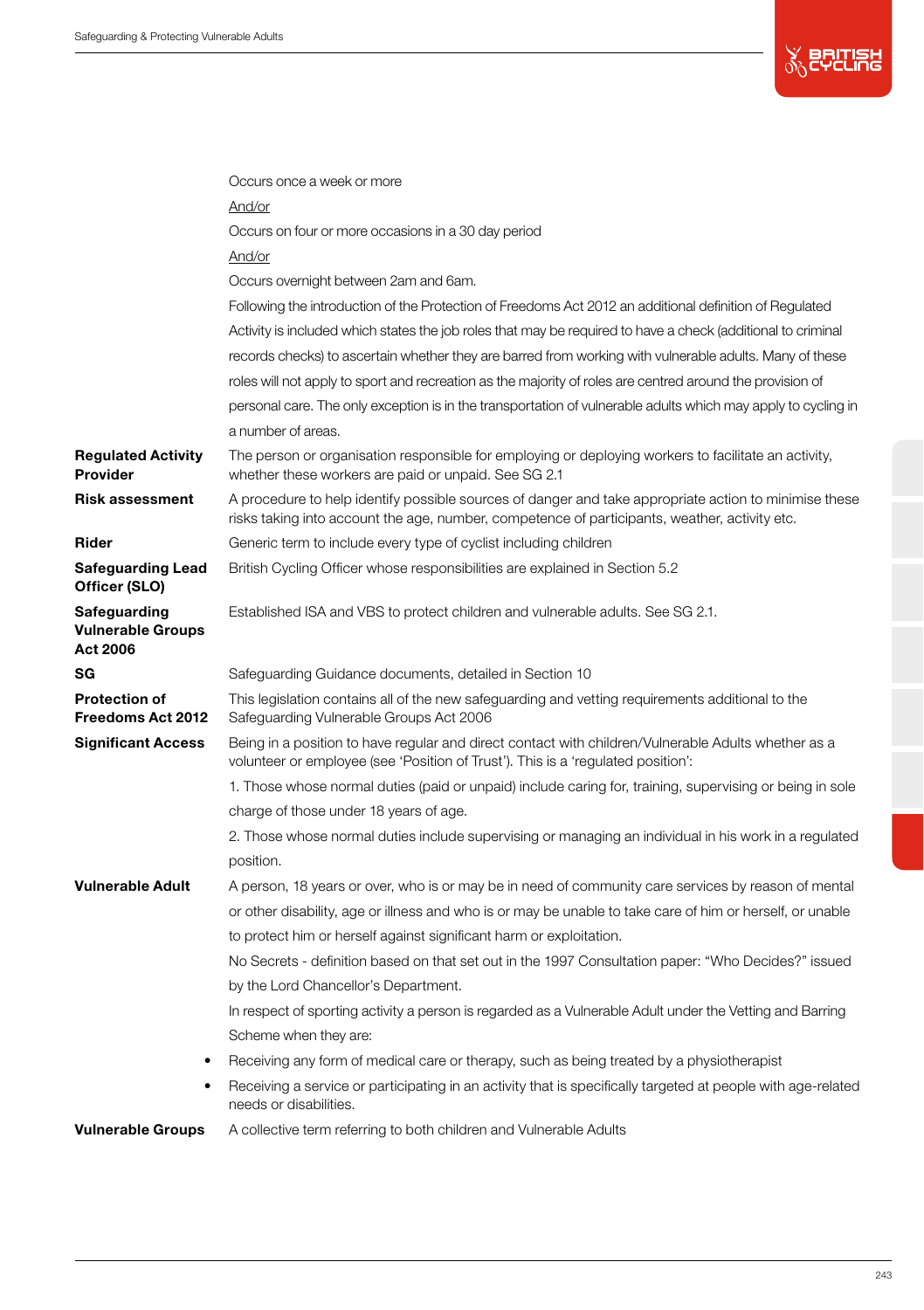# 1. Safeguarding and Protecting Vulnerable Adults Policy

### 1.1 General Principles

- Everyone who participates in cycling is entitled to do so in a safe and enjoyable environment.
- All British Cycling clubs, events, and associated individuals must follow the policies defined in this document.
- British Cycling is committed to helping everyone in cycling accept their responsibility to safeguard Vulnerable Adults from harm and abuse and support them to do so.
- This document sets out the procedures you need to follow to protect Vulnerable Adults and what you need to do if you have any concerns.

#### 1.2 Scope

These policies apply to all riders, coaches, volunteers, employees and anyone involved in cycling, whether or not they are British Cycling members. All these people have a duty of care to safeguard the welfare of Vulnerable Adults and prevent their abuse.

#### 1.3 Why These Policies Are Needed

British Cycling has realised the need for an individual policy for Vulnerable Adults, in line with the considerations of the Equality Act 2010, to promote equal opportunities and provide a clearer framework for those who suffer from physical, mental health and learning disabilities.

Vulnerable people are at heightened risk of abuse and discrimination because of their susceptibility and many experience this in all walks of life. Practice has shown that vulnerable people who are victims of abuse in the sports setting can be reluctant to report their experiences for fear of losing a positive and important part of their lives. Therefore it is essential that British Cycling, as a national governing body, and its associated clubs and personnel, are aware of the indicators of abuse and can recognise and act appropriately to protect potential victims.

Abuse can occur in many situations, including the home, workplace, day centre, at the shops, on the bus, in educational institutions and of course at a cycling activity.

For the majority of Vulnerable Adults, cycling will be a positive and rewarding experience: however, there is a growing recognition that sport generally provides easy access to vulnerable people for those who wish to perpetrate abusive behaviour for their own gratification. Therefore, British Cycling is aware of the need to protect Vulnerable Adults from those individuals who may seek to harm them in the cycling environment. Although this document mirrors British Cycling's 'Safeguarding and Protecting Children Policy' for practical reasons, there are fundamental differences between the policies.

The primary difference in addressing adult and child abuse relates to the adult's right to self-determination. Adults may choose not to act at all to protect themselves and only in extreme circumstances will the law intervene. This is not the case for children because they are minors under the Children Act 1980 and this legislation can be used quickly and effectively to ensure protection from abuse once it has been recognised.

In cases of suspected adult abuse it is important to recognise that assertive persuasion to encourage the individual to report or take action against an abuser or abusive situation may have negative outcomes for the Vulnerable Adult and could be detrimental to their wellbeing by causing them further harm. Therefore, the protection of Vulnerable Adults from abuse is a more complex process than child protection and requires policy and procedures that reflect this.

Policy users need to develop an understanding that protecting Vulnerable Adults necessitates a more supportive and advisory approach in response to reporting abuse, than in child protection situations where the legal framework is clear and definitive and requires stipulated responses. In serious situations the child can be removed from the abusive environment, for Vulnerable Adults it is not always possible or appropriate to achieve this level of safety.

Each Vulnerable Adult is a unique individual with varying degrees of need and ability. Some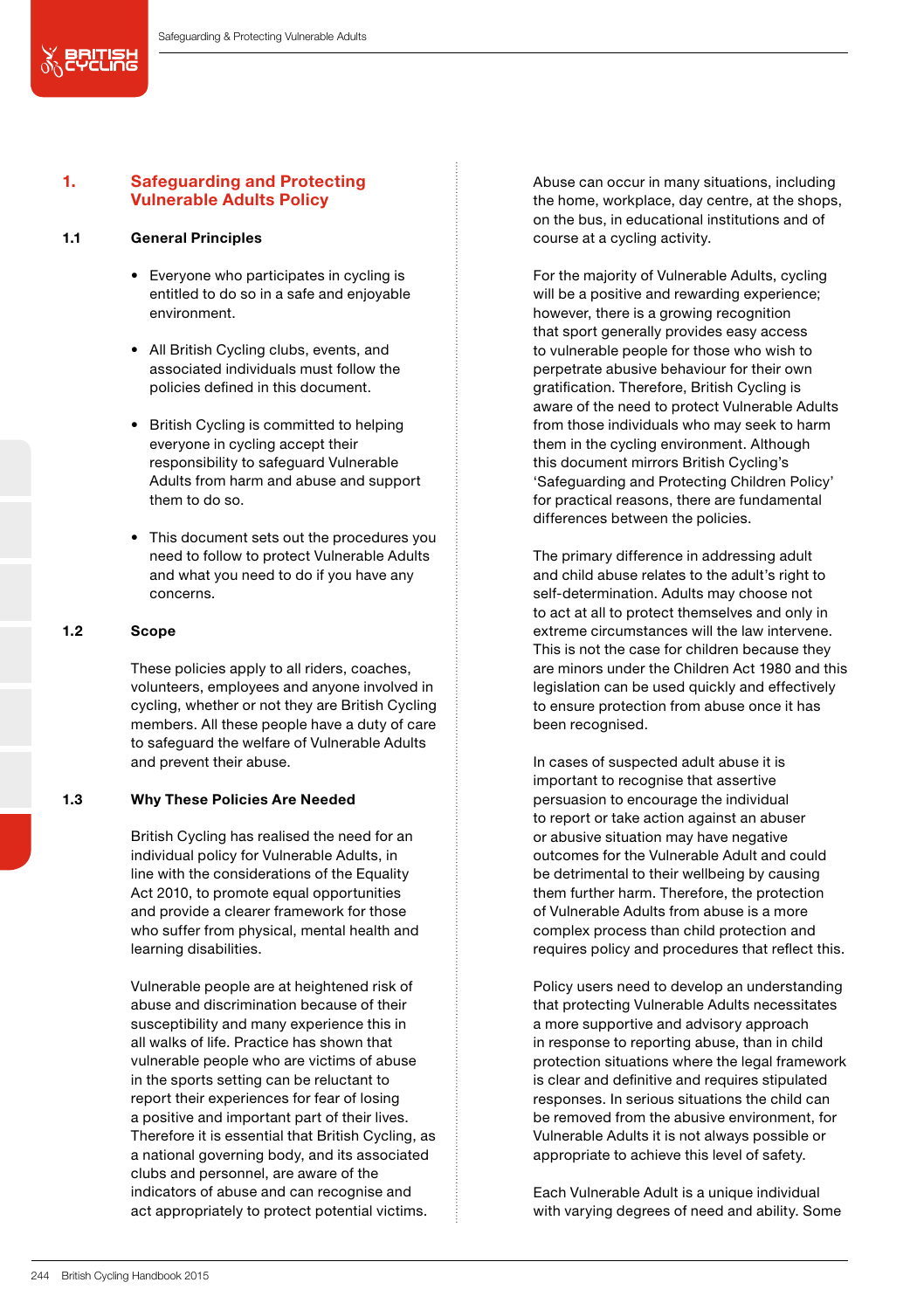people will have a combination of physical and learning disability, others may have one or the other; some may have mental health needs and a combination of other complex disabilities such as Epilepsy, Diabetes, Down Syndrome, visual or hearing impairment.

The appropriateness of involving carers in any cycling and welfare related decision making will depend on the individual needs and circumstances of the Vulnerable Adult and, most of all, upon their wishes. Often Vulnerable Adults feel strongly that they want to maintain independence and make decisions for themselves; such views should be encouraged and supported wherever possible. Ideally, good practice suggests a partnership model of working involving the British Cycling coach or club welfare officer (supported by the British Cycling SLO), the Vulnerable Adult and their carer. In these circumstances it is important that the Vulnerable Adult is at the centre of the decision making process.

The provisions in the Mental Capacity Act 2005 should be considered in relation to Vulnerable Adults and decision-making. Those without the capacity to make decisions under this legislation will be more dependent on their carer or responsible adult in the decision making process.

The act provides that :

- (1) "For the purposes of section 2, a person is unable to make a decision for himself if he is unable to :
- (a) understand the information relevant to the decision,
- (b) retain that information,
- (c) use or weigh that information as part of the process of making the decision, or
- (d) communicate his decision (whether by talking, using sign language or any other means).
- (2) A person is not to be regarded as unable to understand the information relevant to a decision if he is able to understand an explanation of it given to him in a way that is appropriate to his circumstances (using simple language, visual aids or any other means).
- (3) The fact that a person is able to retain the information relevant to a decision for a short period only does not prevent him from being regarded as able to make the decision.
- (4) The information relevant to a decision includes information about the reasonably foreseeable consequences of :
- (a) deciding one way or another, or
- (b) failing to make the decision."

British Cycling encourages the individual's development of independence, confidence and self-esteem on a personal level and in their cycling activities. Hence it is important that everyone in cycling is aware of the need to balance the involvement of carers and the needs and wishes of individual cyclists in cases where Vulnerable Adults are concerned. The following policy document draws from and includes relevant legislation and government guidance such as the Safeguarding Vulnerable Groups Act 2006 and the No Secrets Guidance (2000) regarding vulnerable people.

# 1.4 Policy Statement

British Cycling is committed to :

- making the welfare of Vulnerable Adults paramount, even where the rights and needs of the other adults that work with them are overridden in order to provide the necessary protection to these individuals
- enabling everyone whatever their age, culture, disability, gender, language, racial origin, religious belief and/or sexual identity to participate in cycling in a fun and safe environment
- taking all reasonable steps to protect Vulnerable Adults from harm, discrimination and degrading treatment and to respect their rights, wishes and feelings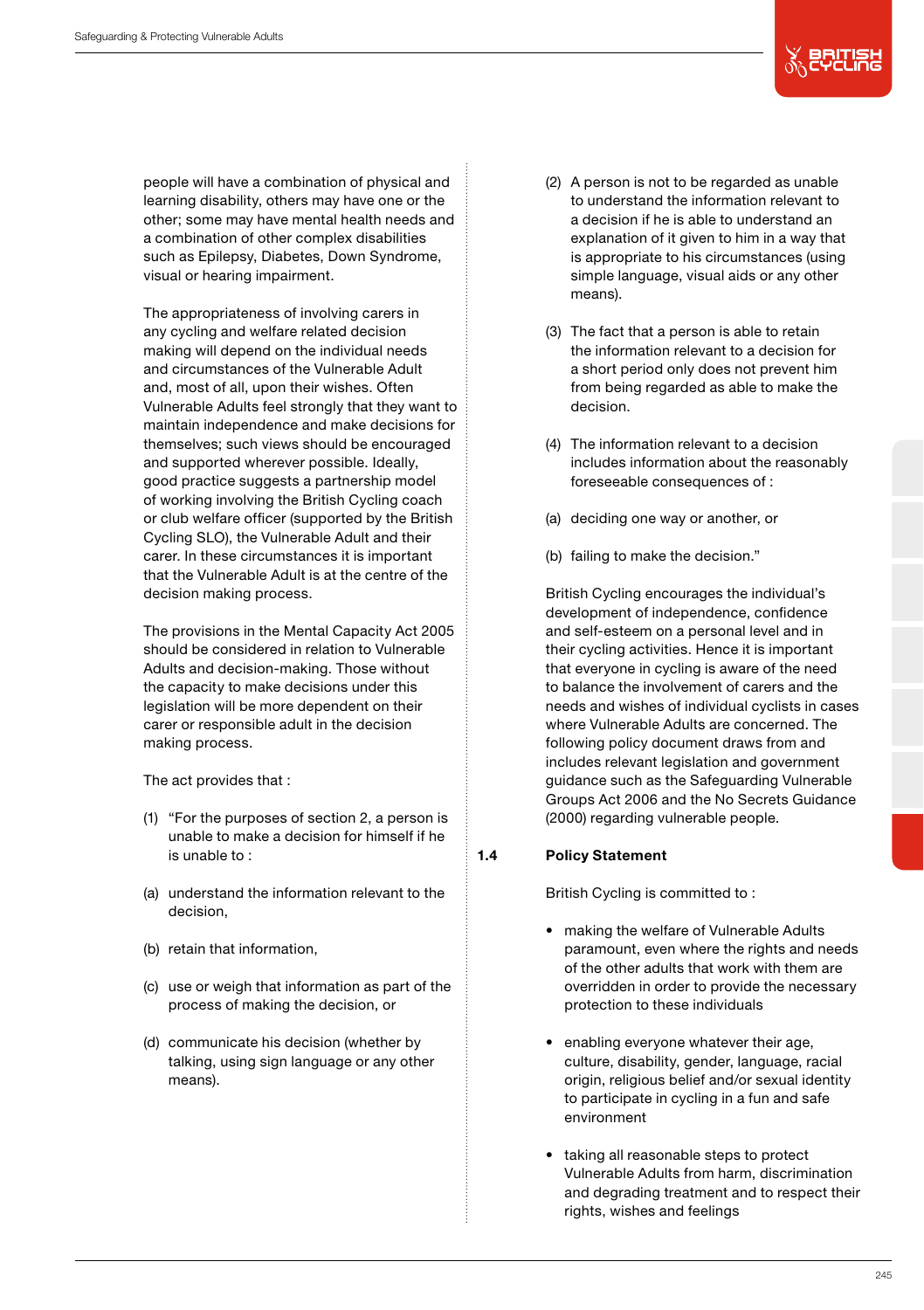- taking seriously all suspicions and allegations of poor practice or abuse and responding swiftly and appropriately to them in accordance with current procedures
- ensuring that all British Cycling employees who work with Vulnerable Adults are appropriate for that role and responsibilities and are provided with relevant training
- requiring all its member clubs, events and regional councils to accept responsibility for the welfare of the Vulnerable Adults in their care in accordance with all British Cycling's policies and procedures, and to incorporate these in their constitutions and rules
- being mindful and ensuring all member clubs, events and commissions are mindful of the differences between policies and procedures regarding Vulnerable Adults and those of children, and particularly that each Vulnerable Adult has the right to selfdetermination in all but the most extreme mattors
- where appropriate, working in partnership with parents and carers to support the Vulnerable Adult and, where practicable, co-operating with their wishes to achieve the best outcomes for the Vulnerable Adult.

# 2. Good Practice, Poor Practice and Abuse

# 2.1 Introduction

It can be difficult to distinguish poor practice from abuse, whether intentional or accidental. It is not the responsibility of any individual involved in cycling to make judgements regarding whether or not abuse is taking place, however, all British Cycling personnel have the responsibility to recognise and identify poor practice and potential abuse, and act on this if they have concerns as explained in section 3.

#### 2.2 Good Practice

The role of a coach enables that individual to potentially develop a close relationship with Vulnerable Adults. All coaches have a responsibility to maintain high standards of professional practice.

British Cycling strongly advises that coaches of Vulnerable Adult cyclists :

- be a British Cycling member
- fully accept the Sports Coach UK Code of Practice and British Cycling's Codes of Conduct
- hold a British Cycling coaching qualification
- have completed a course in basic awareness in working with Vulnerable Adults
- suitably educated in First Aid as a minimum standard.

#### Everyone should:

- conduct a risk assessment before undertaking any cycling related activities
- aim to make the experience of cycling fun and enjoyable
- promote fairness and playing by the rules
- not tolerate the use of prohibited or illegal substances
- treat Vulnerable Adults proportionally according to their individual needs and preserve their dignity; this includes giving more and less talented members of a group attention, time and respect commensurate with their needs

Coaches and those working directly with Vulnerable Adults should:

- respect the developmental stage of each rider and not risk sacrificing their welfare in a desire for club or personal achievement
- ensure that the training intensity is appropriate to the physical, social and emotional stage of the development of the rider (further information is available from the Coaching resources)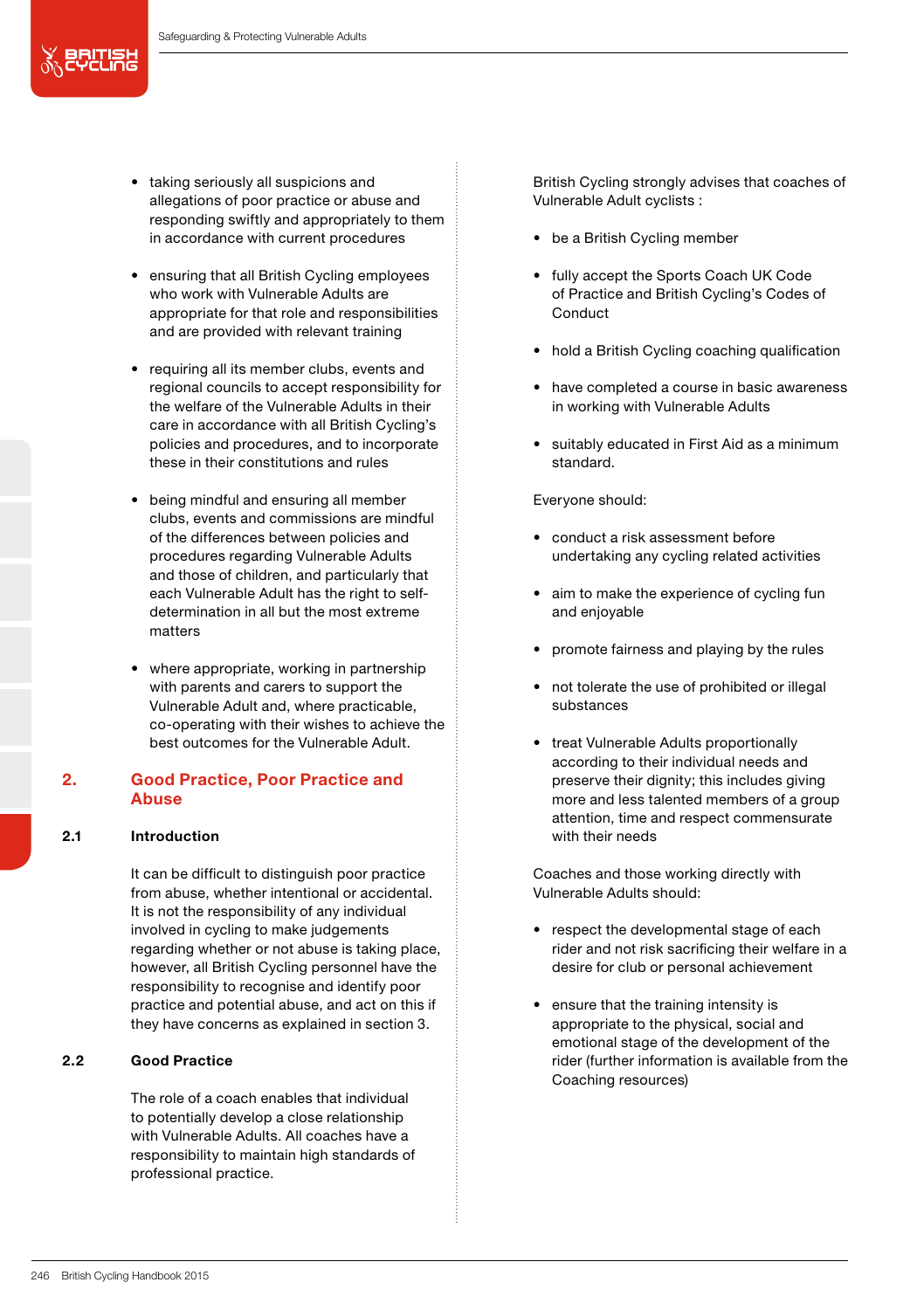- work with Vulnerable Adults and their carers (where appropriate) to develop realistic training and competition schedules which are suited to the needs and lifestyle of the rider, not the ambitions of others such as coaches, team members, parents, helpers or the club
- build relationships based on mutual trust and respect, encouraging Vulnerable Adults to take responsibility for their own development and decision-making

always be publicly open when working with Vulnerable Adults:

- avoid coaching sessions or meetings where a coach and an individual rider are completely unobserved
- keep carers informed about the content and nature of any communications you have directly with riders including emails and text messages
- try to avoid one on one situations in changing rooms. If people need to be supervised/ helped try to involve carers
- maintain an appropriate and open environment, with no secrets
- avoid unnecessary physical contact with Vulnerable Adults. Physical contact (touching) can be appropriate so long as :
- it is neither intrusive nor disturbing
- the reason that it is necessary has been fully explained
- the rider's permission has been openly given
- it is delivered in an open environment
- maintain a safe and appropriate relationship with riders and avoid forming intimate relationships with riders you are working with as this may threaten the position of trust and respect present between athlete and coach
- be an excellent role model by maintaining appropriate standards of behaviour
- gain the Vulnerable Adult's consent and. where appropriate, the consent of relevant carers, in writing, to administer emergency first aid or other medical treatment if the need arises
- be aware of medical conditions, disabilities existing injuries and medicines being taken and keep written records of any injury or accident that occurs, together with details of treatments provided
- arrange that someone with current knowledge of emergency first aid is available at all times
- gain written consent from the appropriate people and fill out relevant checklists and information forms for travel arrangements and trips.

# 2.3 Poor Practice

The following are regarded as poor practice and should be avoided:

- unnecessarily spending excessive amounts of time alone with an individual Vulnerable Adult away from others
- engaging in rough, physical or sexually provocative games, including horseplay
- allowing or engaging in inappropriate touching of any form
- using language that might be regarded as inappropriate by the Vulnerable Adult, especially comments regarding disability which may be hurtful or disrespectful
- making sexually suggestive comments, even in jest
- reducing a Vulnerable Adult to tears as a form of control
- letting allegations made by a Vulnerable Adult go uninvestigated, unrecorded, or not acted upon
- doing things of a personal nature that Vulnerable Adults can do for themselves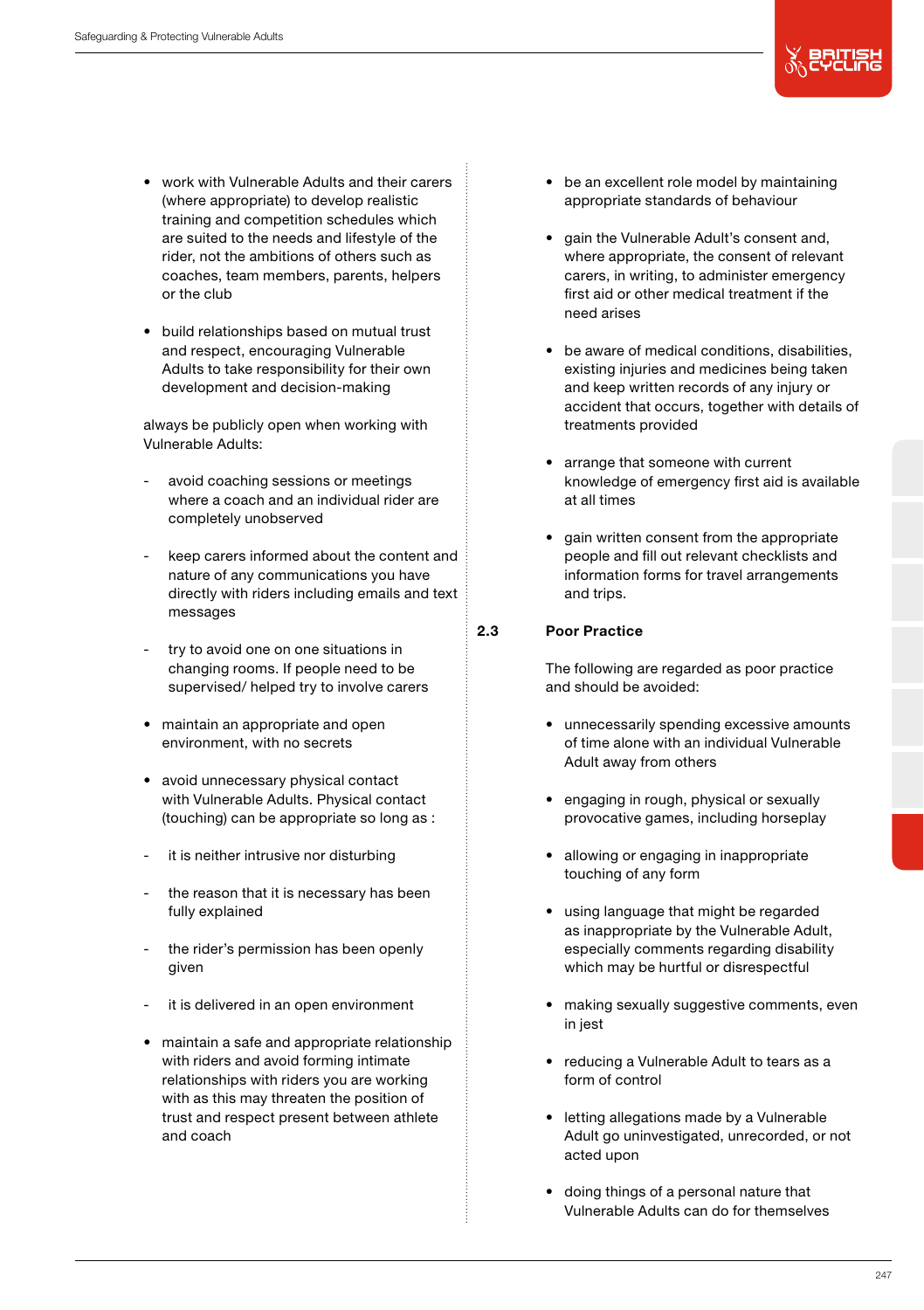- taking a Vulnerable Adult alone in a car on journeys, however short
- inviting or taking Vulnerable Adults to your home or office where they will be alone with you
- sharing a room with a Vulnerable Adult.

*Note: At times it may be impractical to avoid some of these particular examples of poor practice. In this case, to protect both Vulnerable Adults and yourself, seek written consent from the Vulnerable Adult and, where appropriate, their carers and ensure that the CWO of your club/organisation is aware of the situation and gives their approval.* 

*If, during your care, you accidentally injure a Vulnerable Adult, they seem distressed in any manner, appear to be sexually aroused by your actions, or misunderstand/misinterpret something you have done, report these incidents as soon as possible to another adult in the organisation and make a brief written note of it. It may also be in the best interests of the Vulnerable Adult to discuss the matter with them openly and in a professional and sensitive manner that will avoid embarrassment; this is dependent on the individual rider and the circumstances.* 

#### 2.4 Abuse

义思尔思

Abuse has many forms and can affect a Vulnerable Adult of any age or disability. The effects of such treatment can be degrading and damaging in the longer term and may follow an individual throughout their lives.

An individual who has been abused may exhibit a wide range of uncharacteristic behaviours some of which may manifest in the following ways:

- find it difficult, or impossible to maintain a stable, trusting relationship
- become involved with drugs or prostitution
- increased or excessive alcohol consumption
- show angry or volatile behaviour without reason
- attempt suicide or self-harm
- go on to abuse another adult. Some of the reasons why Vulnerable Adults may be at increased risk of abuse are as follows:
- stereotyping
- prejudice
- discrimination, including ethnic or racial
- isolation
- low self-image and low self-esteem resulting in vulnerable self-presentation
- lack of knowledge about appropriate behaviours by others
- desire for acceptance, affection and attention
- powerlessness to protect themselves
- dependency upon others to care for them
- inability to communicate that abuse has occurred.

### 2.4.1 Indicators Of Abuse

Even for those experienced in working with the abuse of Vulnerable Adults, it is not always possible to recognise potential abusive situations or situations where abuse is ongoing. Personnel involved in the work of British Cycling do not have responsibility for assessing and deciding situations where abuse may be occurring. It is however the responsibility of everyone in cycling to be alert to the indicators of abuse and to act upon any concerns in line with British Cycling policy and procedures relating to the protection of Vulnerable Adults.

Indicators of abuse may include one or more of the following:

- unexplained or suspicious injuries such as bruising, cuts or burns, particularly if situated on a part of the body not normally prone to such injuries
- an injury for which an explanation seems inconsistent and improbable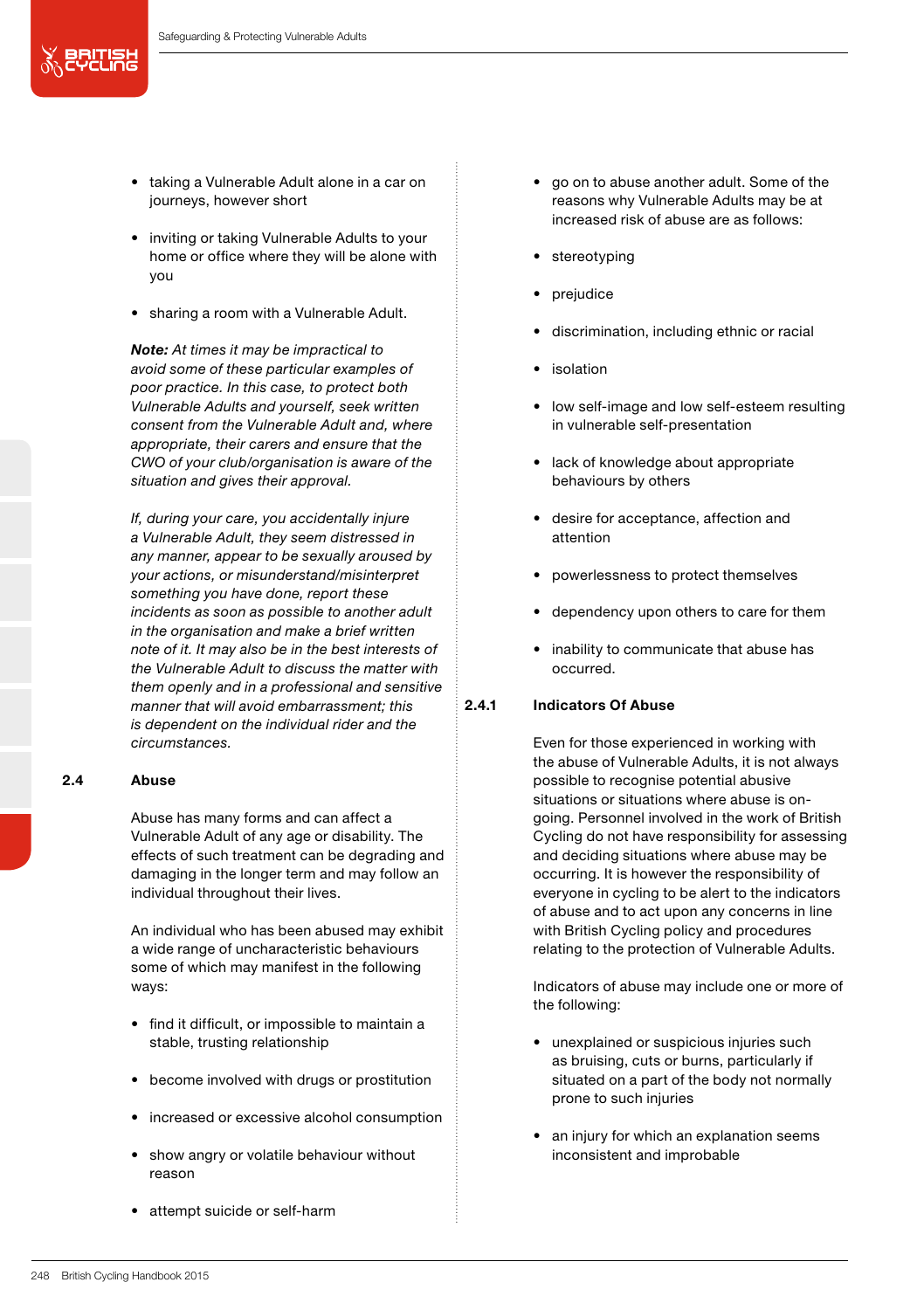

- a disclosure made by a Vulnerable Adult describing what appears to be an abusive act involving him/her
- an expression of concern from a third party about the welfare of an individual, unexplained changes in an individual's behaviour, such as loss of confidence, low self-esteem
- becoming quiet and withdrawn, sudden outbursts of temper or uncharacteristic changes in behaviour, tearful, depressed, angry, watchful and frightened
- engaging in sexually explicit behaviour
- distrust of others, particularly those with whom a close relationship would normally be expected
- difficulty in making friends and socialising contrary to previous social behaviour
- being prevented from socialising with other individuals by a carer or person in a position of authority
- displaying variations in eating patterns including overeating, loss of appetite or stealing and concealing food
- unexplained weight loss, deterioration in personal hygiene and physical appearance
- refusal/ reluctance to undress or change for sporting activities.

# 2.4.2 Degree of Abuse

*In response to the No Secrets Government guidance, the Law Commission states that the severity and extent of abuse should be evaluated based on the level of harm brought about by ill treatment (not only physical ill treatment) "that leads to an impairment of, or avoidable deterioration in physical or mental health and the impairment of physical, intellectual, emotional, social or behavioural development".*

In assessing the degree of abuse, consideration should be paid to the:

- vulnerability of the victim
- nature and extent of the abuse
- length of time the abuse has been occurring
- impact on the individual.

# 2.4.3 Types of Abuse

The government guidance No Secrets provides the following as classifications of abuse:

In a cycling situation this could include :

• a coach disregarding the individual requirements or needs of each Vulnerable Adult when setting a training programme.

# 2.4.3.1 Neglect

"Including ignoring medical or physical care needs, failure to provide access to appropriate health, social care or educational services, the withholding of necessities of life, such as medication, adequate nutrition and heating."

In a cycling situation indicators could include :

- a coach not keeping a vulnerable individual safe by exposing them to undue cold, heat or the unnecessary risk of injury e.g. allowing riders under their supervision to train or race inappropriately clothed for the prevailing conditions
- a parent, guardian or carer consistently leaving a vulnerable individual without adequate provisions e.g. food, water, clothing, sun block where they are unable to provide themselves with these provisions

# 2.4.3.2 Physical Abuse

"May involve hitting, slapping, pushing, kicking, misuse of medication, restraint or inappropriate sanctions."

In a cycling situation indicators could include:

• a coach disregarding the individual requirements of each vulnerable person's needs when setting a training programme e.g. allowing those who are limited by a physical impairment to undertake long, continuous training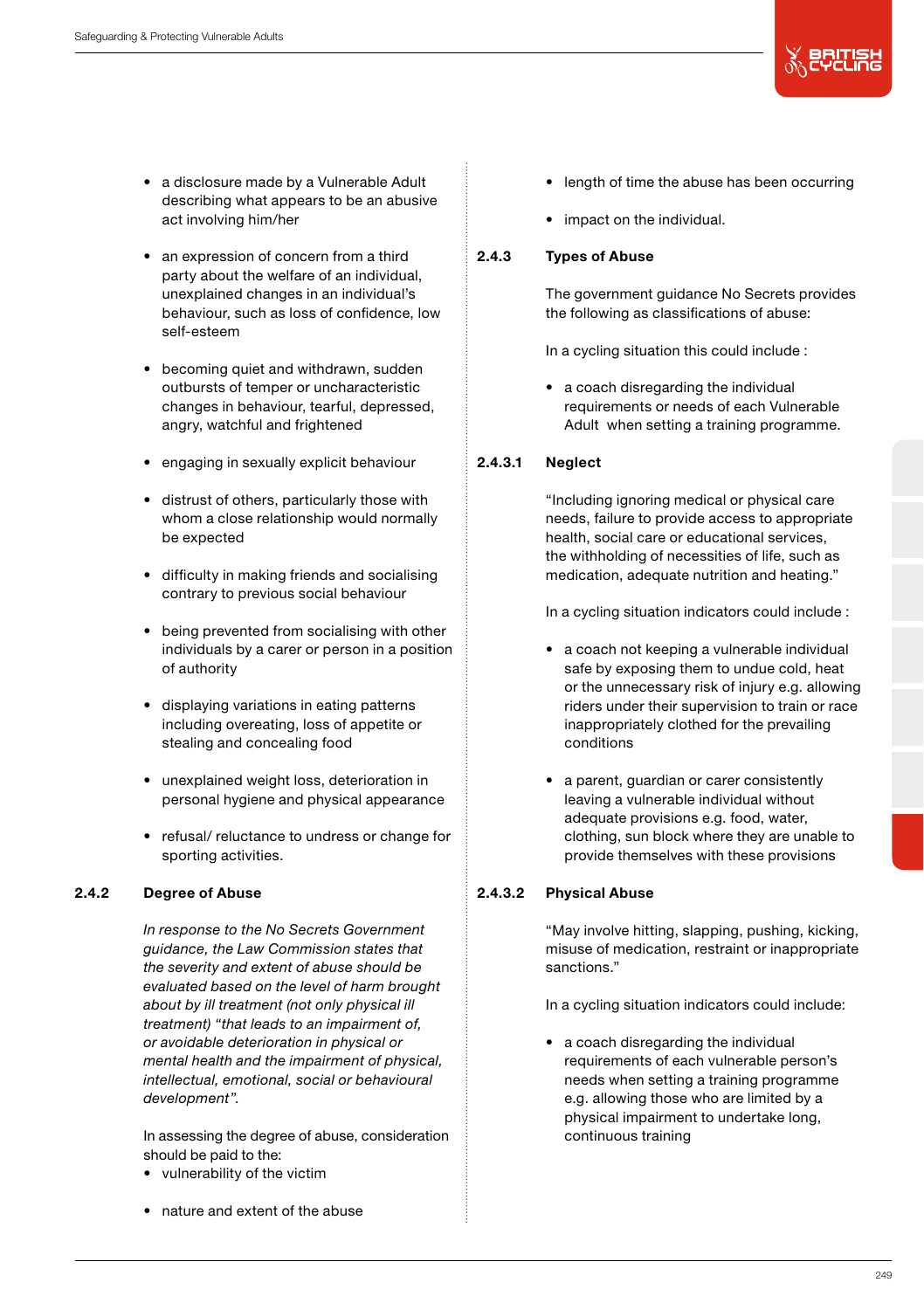### 2.4.3.3 Sexual Abuse

义思尔思

"Including rape and sexual assault or sexual acts to which the Vulnerable Adult has not consented, or could not consent, or was pressured into consenting."

In a cycling situation indicators could include a coach:

- engaging in unnecessary and inappropriate physical contact e.g. massaging the legs of the rider in a suggestive manner
- making suggestive comments to their riders, an individual spending an unnecessary amount of time in the changing area where vulnerable individuals are present

#### 2.4.3.4 Psychological Abuse

"Including emotional abuse, threats of harm or abandonment, deprivation of contact, humiliation, blaming, controlling, intimidation, coercion, harassment, verbal abuse, isolation or withdrawal from services or supportive networks."

In a cycling situation indicators could include a carer or coach :

- subjecting a rider to constant criticism, shouting, name-calling, sarcasm, bullying or discriminatory behaviours or prejudicial attitudes
- putting a rider under unrealistic pressure in order to perform to high expectations

#### 2.4.3.5 Financial or Material Abuse

"Including theft, fraud, exploitation, pressure in connection with wills, property or inheritance or financial transactions, or the misuse or misappropriation of property, possessions or benefits."

In a cycling situation indicators could include :

blackmailing a rider by requiring financial or material payment in return for certain benefits such as cycling awards or complements

charging vulnerable individuals more than the standard fee for participation in cycling activities

# 2.5 Bullying

"Bullying is deliberately hurtful behaviour, usually repeated over a period of time, where it is difficult for those being bullied to defend themselves"

Bullying can be :

- Emotional : being unfriendly, excluding (emotionally and physically), sending hurtful text messages, tormenting, (e.g. hiding kit or equipment, threatening gestures).
- Physical : pushing, kicking, hitting, punching or any use of violence.
- Racist : racial taunts, graffiti, gestures.
- Sexual : unwanted physical contact or sexually abusive comments.
- Homophobic : because of, or focussing on the issue of sexuality.
- Verbal : name-calling, shouting, sarcasm, spreading rumours, teasing.

#### 2.5.1 Anti-Bullying Policy

British Cycling is committed to fostering a caring, friendly and safe environment for everyone involved in cycling so that they can participate in a relaxed and secure atmosphere. Bullying of any kind is unacceptable in cycling. If bullying does occur, all riders, coaches, volunteers or carers should be able to tell and know that incidents will be dealt with promptly and effectively.

Bullies come from all walks of life; they bully for a variety of reasons and may even have been bullied or abused themselves. Typically bullies can have low self-esteem, be excitable, aggressive or jealous. Bullies can be boys or girls, men or women. Although bullying often takes place in schools and care homes, research shows it can and does occur anywhere where there is inadequate supervision–on the way to and from college, university or the sports club, at a sporting event or in the changing rooms. Competitive sports such as cycling are an ideal environment for the bully.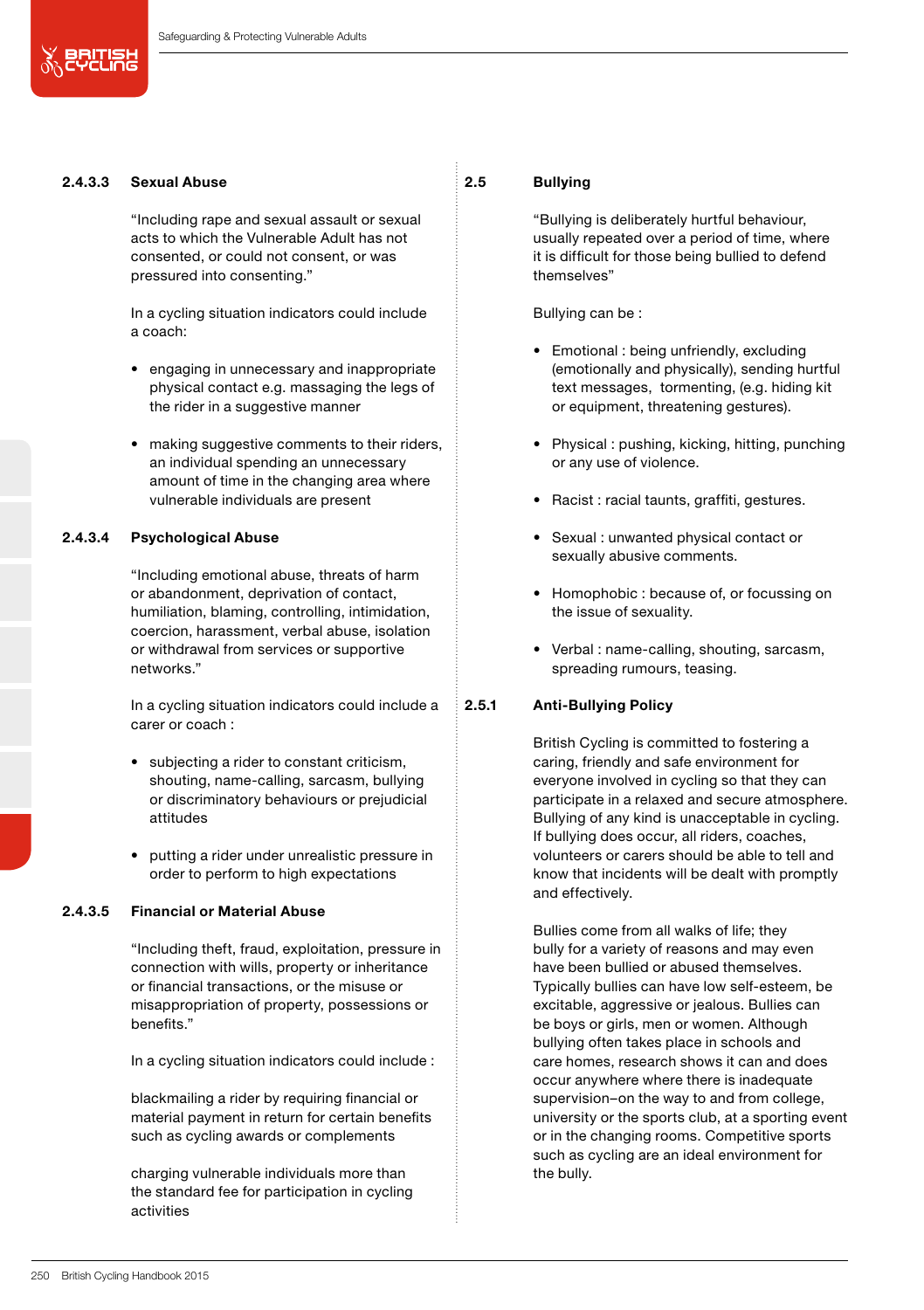

The bully in cycling can be a:

- parent who pushes too hard
- coach who adopts a 'win at all costs' philosophy
- other cyclist or coach who intimidates or ridicules a peer
- club official who places unfair pressure on a person
- spectator who constantly shouts abuse.

See Anti-Bullying guidance at SG 1.5.

# 2.5.2 Why Is It Important To Respond To Bullying?

Bullying results in pain and distress to the victim. No one deserves to be a victim of bullying. Everybody has the right to be treated with respect. Cyclists who are bullying need to learn different ways of behaving. Everyone involved in cycling has a responsibility to respond promptly and effectively to issues of bullying. For specific guidance on actions to prevent and deal with bullying, refer to SG 1.5.

# 2.5.3 Signs and Symptoms

The damage inflicted by bullying can frequently be underestimated. It can cause considerable distress to all individuals, particularly vulnerable groups. An individual may indicate, by signs or behaviour, that he or she is being bullied. Coaches and those in responsible positions should be aware of these possible signs that they should investigate, especially where an individual :

- says they are being bullied
- is unwilling to go to club sessions
- becomes withdrawn, anxious, or lacking in confidence
- regularly feels ill before training sessions
- has clothes torn or possessions damaged
- has possessions go "missing"
- asks for money
- steals money or parts with their own money (to pay bully)
- has unexplained cuts, bruises or injuries
- is frightened to say what's wrong
- gives improbable excuses for any of the above.

In more extreme cases:

- starts stammering or cries themselves to sleep at night
- has nightmares or demonstrates any other form of unusual behaviour during the evenings
- becomes aggressive, disruptive or unreasonable
- is bullying other individuals
- stops eating
- self harms
- attempts or threatens suicide or runs away.

# 2.5.4 Cyber Bullying

Cyber Bullying refers to bullying and harassment through the use of electronic devices such as personal computers and mobile phones- using email, texting and social networking websites.

Cyber Bullying is deliberate and involves recurring or repeated harm inflicted through the medium of electronic devices and is meant to cause emotional distress.

Cyber Bullying might include:

- A peer who intimidates though the use of a social networking website.
- A cycling coach who sends negative feedback about a participant via personal text message
- A cycling club member who posts negative comments about a fellow member on a club forum.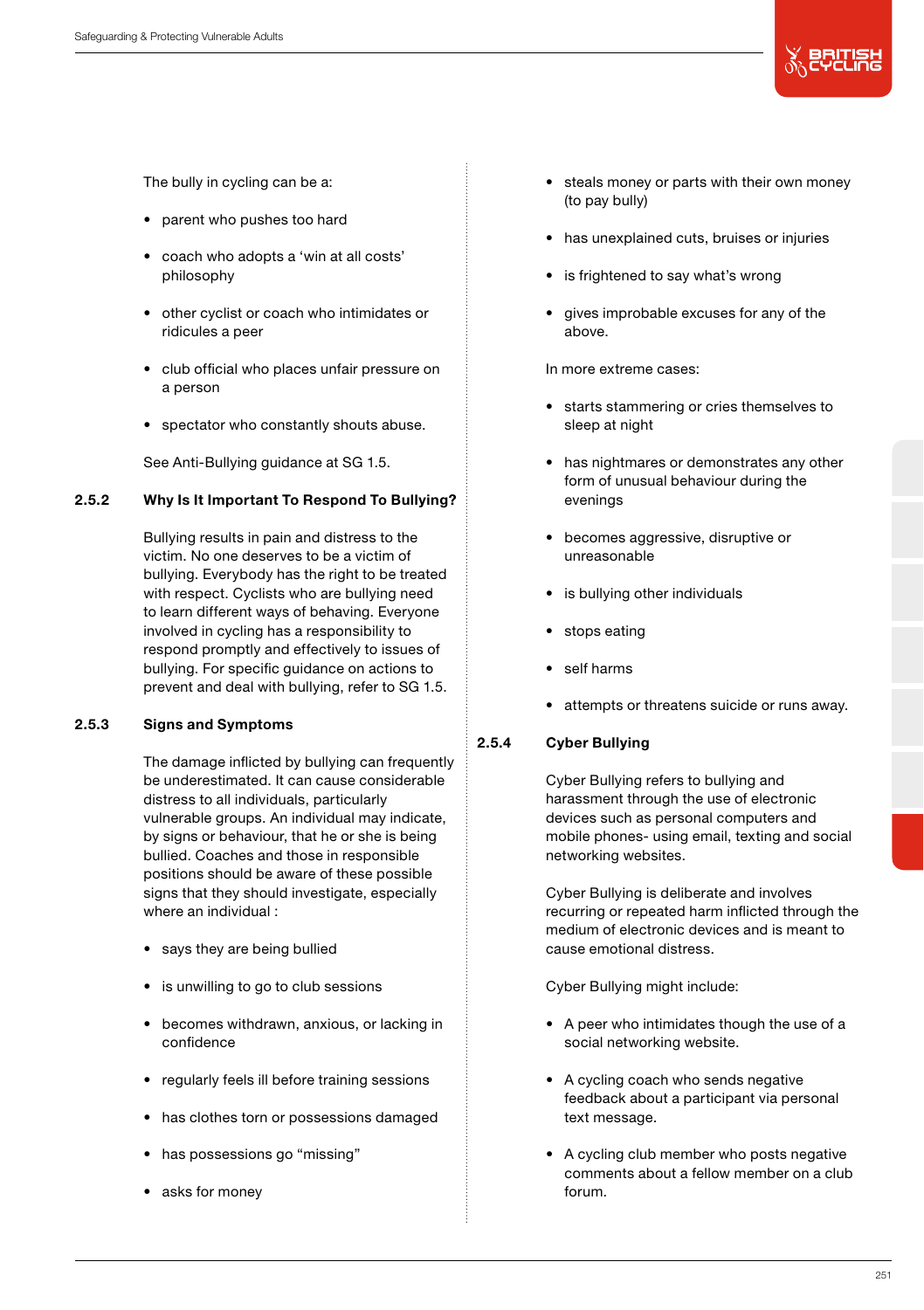Safeguarding & Protecting Vulnerable Adults

Cyber Bullying may also include threats, sexual remarks and hate speech. E-Bullies may publish personal contact information of their victims on websites. They may attempt to act as the victim for the purpose of publishing material in their name that would defame or ridicule them.

Cyber Bullying is particularly serious due to the nature in which the abuse occurs. It is very personal and takes place in a closed private format where the victim may feel isolated and the content will not be viewed by parents, friends or siblings. It may lead to the victim re-reading any material in private perhaps leading to feelings of paranoia, depression or loneliness.

British Cycling will take all cases of Cyber Bullying seriously and deal with them in line with the standard bullying procedures.

# 3. Responding to suspicions and allegations of abuse

### 3.1 Introduction

Although most cases of abuse take place within the family setting, abuse can and does occur in cycling.

- It is essential that all allegations are taken seriously and appropriate action is taken.
- It is not your responsibility to decide if abuse of a Vulnerable Adult is taking place.
- It is your responsibility to report your concerns to the appropriate agencies (see below) or British Cycling SLO- no matter how trivial the concern may appear.
- Not acting is not an option.

# 3.2 Receiving Evidence of Possible Abuse

You may have concerns about abuse/poor practice because :

- you see it happening
- you recognise signs such as those listed in Section 2.4.1
- someone reports it to you
- a Vulnerable Adult approaches you directly.
- Advice on what to do if a Vulnerable Adult says or indicates that they are being abused, or you have concerns about their welfare guidance is available in SG 1.9 www. britishcycling.org.uk

A series of British Cycling support documents (SG 1.6, 1.7, and 1.8) are available to help those in receipt of concerns, those against whom allegations have been made and those reporting allegations and concerns.

### 3.3 Recording Information: Confidentiality and Information Sharing

All concerns that you may receive should be recorded, ideally using the British Cycling form, Reporting a Safeguarding Concern (SG 1.4).

You are recording this information for :

- yourself, so you have a record of what happened
- the CWO or other designated welfare person within your club, who will co-ordinate any action that needs to be taken
- the British Cycling Safeguarding Lead Officer so that they can advise you
- the Police/Children's Social Care Services if appropriate.

It is not appropriate to share sensitive and confidential information with other people, e.g.:

- your club committee
- members of your club
- other acquaintances outside cycling.

When recording information on the form you should:

- stick to the facts what you have seen, heard or had reported to you
- distinguish between what is your personal knowledge and what you have been told by others
- do not give your own opinions: be clear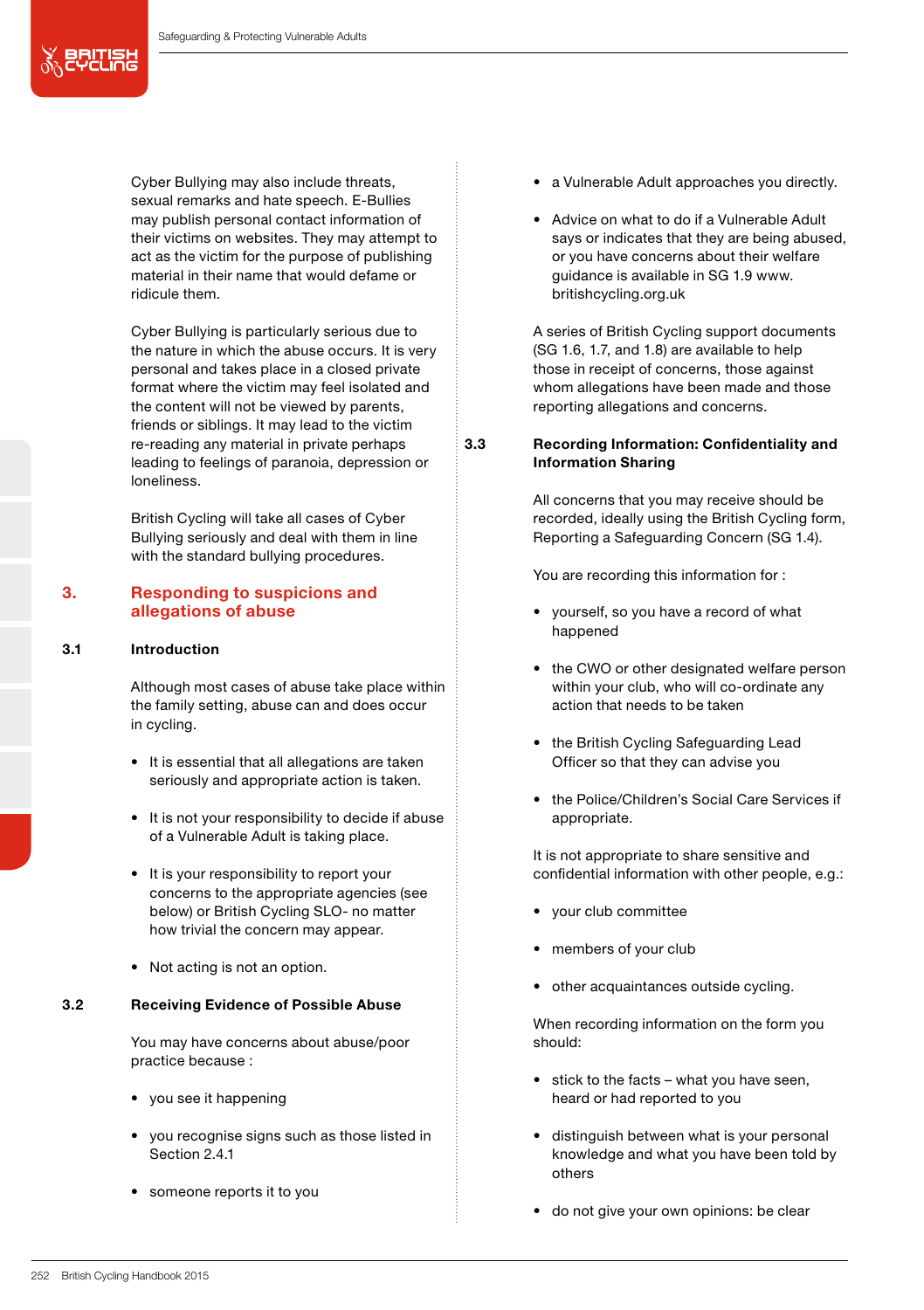

British Cycling has adopted an Information Sharing Protocol developed by the CPSU. This comprehensive document illustrates clearly, in words and diagrams, how decisions to share information are made within British Cycling and between British Cycling and other bodies. The document is available as SG 5.1 on the website www.britishcycling.org.uk .The key principles of this protocol will be used to make information sharing decisions in cases involving Vulnerable **Adults** 

# 3.4 Reporting the Concern

The discovery that someone you know may be abusing a Vulnerable Adult will raise feelings and concerns at your club. Although it can be difficult to report such matters, you must remember that :

- the welfare of the Vulnerable Adult is paramount
- being vigilant helps to protect the individual
- do not undertake to keep any disclosure of abuse confidential. It is important to explain to the vulnerable person before a disclosure that you may have to discuss the information they give with a person in a more responsible position than yourself
- always ensure you have the permission of the individual and/or their carer (where appropriate) before taking official action regarding the concern. It is important that the individual is able to exercise their right to self-determination unless in exceptional circumstances, the level of abuse is very serious and clearly necessitates criminal investigation.
- do not pressurise the vulnerable person as this can contribute to their stress. Try to negotiate an amicable agreement with the individual about sharing your concerns and be honest about who must be told and what may then happen. Ensure the vulnerable individual feels in control of their information and seek to encourage the individual to report the abuse themselves.

• a good reporting structure ensures that concerns are dealt with fairly.

British Cycling's Whistle Blowing Policy (SG 1.10) assures all members, staff, and volunteers that it will fully support and protect anyone who, in good faith, reports a concern that a colleague is or may be abusing a vulnerable individual.

### 3.4.1 Involving Parents and/or Carers

British Cycling is committed to working in partnership with parents and/or carers where appropriate. In most situations, it is important that the CWO or SLO involve carers to clarify any initial concerns e.g. if a Vulnerable Adult seems withdrawn, it may be that they have experienced a recent bereavement. Consulting carers or parents must be considered in light of the Vulnerable Adult's right to confidentiality (Mental Capacity Act 2005) and ideally should be undertaken with the full consent of the vulnerable individual. Where there is doubt as to the vulnerable individual's mental capacity to make decisions then advice must be sought from the SLO.

Where it is considered that a carer may be the perpetrator of (responsible for) the abuse or is colluding with it, or may not be able to respond to the situation appropriately they should not be involved, as it may place the vulnerable individual at greater risk.

# 3.4.2 Involving British Cycling

The SLO must be informed of all allegations of abuse and persistent poor practice as soon as possible in order to decide the following:

- what further action should be taken by the club or British Cycling
- whether the Vulnerable Adult should consider taking further action or advice
- whether further action, advice or investigation is needed by/from the Police or Social Care Services.

Passing on this information is important because the matter may be just one of a series of other instances which together cause concern. It enables the Safeguarding Team to act appropriately to support deal with the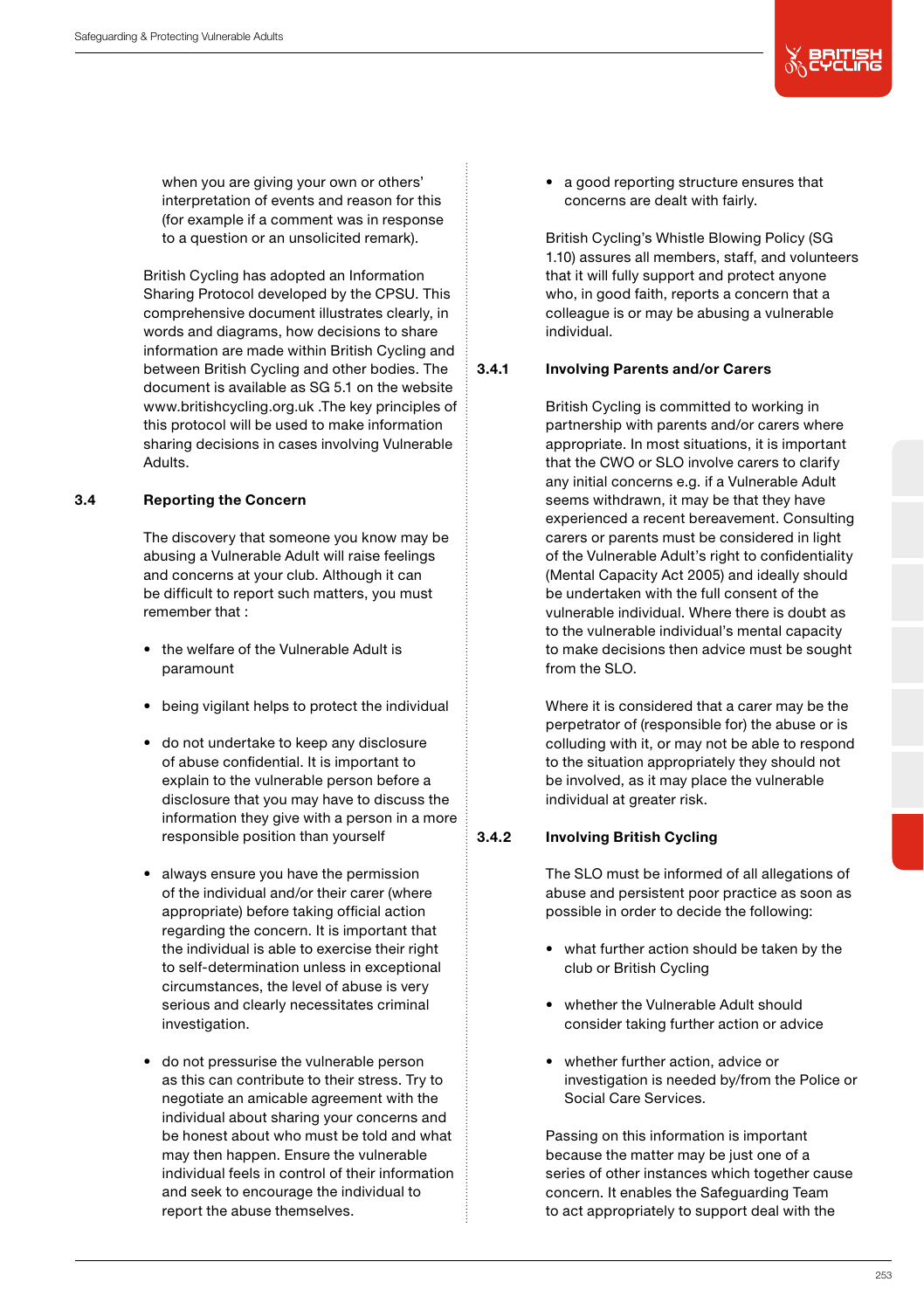

concern and to analyse trends and improve existing British Cycling policy and guidance.

Vulnerable Adult referral letters should be clearly marked private and confidential and sent to the SLO at: British Cycling, National Cycling Centre, Stuart Street, Manchester, M11 4DQ. Alternatively, the SLO can be contacted through British Cycling on: 0161 274 2000.

#### 3.4.3 Involving Statutory Agencies

It should be noted that physical and sexual abuse is illegal. Consequently there is an obligation that allegations and concerns are reported to the police who will decide whether to take criminal action or not. In some instances, other types of abuse such as discrimination and financial exploitation may also be considered to be criminal and these should also be reported.

In any case of physical or sexual abuse or where a Vulnerable Adult's safety is at risk, the Vulnerable Adult must be encouraged to contact one of the following statutory agencies:

- their local police station or in an emergency. dial 999. The police should be involved if the abuse is thought to be of a criminal nature. A record should be made of the details of the referral and the crime reference number
- Adult Social Care Services (formerly Social Services). This body has a statutory duty to ensure the welfare of adults in vulnerable positions and are legally bound to investigate allegations of abuse. Such investigations will involve discussing the matter with the Vulnerable Adult, and where appropriate their carers. They will also gather information from others who know and are involved with the vulnerable person.

In an emergency, Social Care services contact details can be found on your area's County Council website or from the Samaritans (08457 909090) who will hold the Duty Officer's contact number.

All telephone referrals made to the statutory agencies must be confirmed in writing within 24 hours detailing the following information:

• the name and title of the member of staff to whom the concerns were passed and the date this happened

- any action that has been taken
- a summary of the information shared and the response received
- the time and date of the referral call to the statutory agency.

#### Other services that can offer help and advice:

| Careline www.carelineuk.org                            |  | 0845 434 5440 |                |
|--------------------------------------------------------|--|---------------|----------------|
| Mencap www.mencap.org.uk                               |  | 0808 808 1111 |                |
| Mental Health Foundation www.mentalhealth.org.uk       |  |               |                |
| Mind www.mind.org.uk                                   |  | 0300 123 3393 |                |
| Ann Craft Trust www.anncrafttrust.org                  |  |               | 0115 951 5400  |
| The Samaritans www.samaritans.org                      |  |               | 08457 90 90 90 |
| Care Quality Commission www.cqc.org.uk<br>03000 616161 |  |               |                |

Public Concern at Work www.pcaw.co.uk 020 7404 6609

Freedom to Care www.freedomtocare.org 01978 750583

Respond www.respond.org.uk 0207 383 0700

Action on Elder Abuse www.elderabuse.org.uk 0208 835 9280

### 3.5 Allegations of previous abuse

Allegations of abuse are occasionally made some time after the event, for example by an adult abused as a young person by a member of staff who is still working with Vulnerable Adults. Where such an allegation is made, you should follow the procedures relating to the involvement of statutory agencies (section 2 & 3). This is because other Vulnerable Adults, either within cycling or in other environments, may be at risk from this person. Anyone who has a previous criminal conviction for offences related to abuse should automatically be excluded from working with vulnerable groups.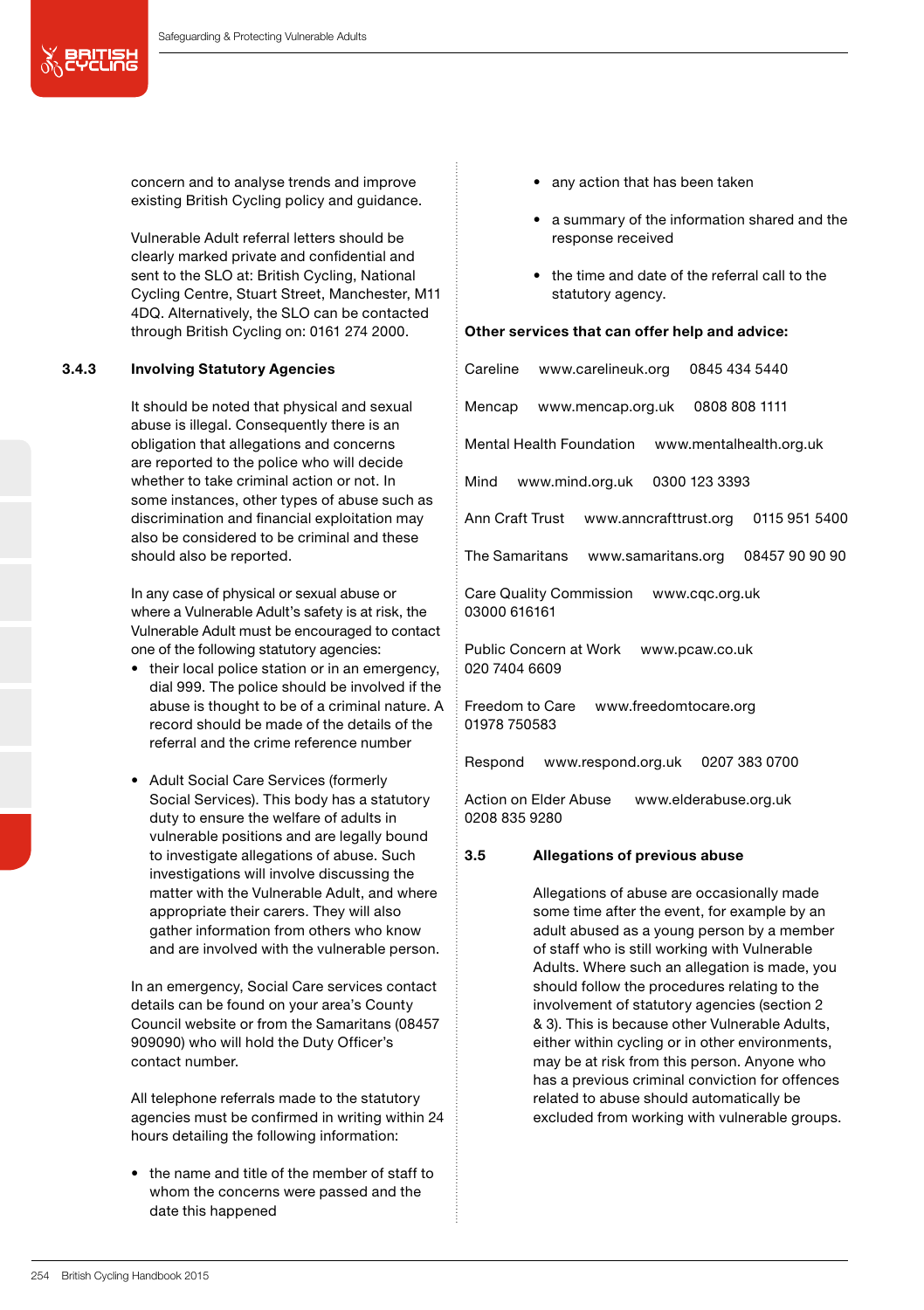# 3.6 Barring Individuals from Working with Vulnerable Groups

Individuals working in cycling may be or become barred from working with vulnerable groups. This means they can no longer engage with these groups. This will occur in a number of ways:

- British Cycling may refer an individual to the Disclosure and Barring Service as recommended by Social Care Services following a safeguarding investigation (Scottish Cycling may refer individuals to the Protecting Vulnerable Groups Scheme in Scotland)
- The individual may be barred due to reasons outside of cycling

British Cycling clubs must be aware of the legal requirement to refer individuals to the above organisations whose behaviour suggests there is a safeguarding concern. British Cycling clubs must contact the Safeguarding Lead Officer who will provide advice, guidance and complete the referral process. Individuals who are already barred must not be knowingly deployed in regulated activity (see SG 2.1).

# 3.7 Actions and sanctions

British Cycling may take action to restrict a member's involvement in cycling during an ongoing investigation. This is a neutral act and does not pre-empt any decision. At a later point the individual may be subject to action under the British Cycling Disciplinary Rules.

# 4. Safeguarding Vulnerable Adults in the Club

# 4.1 Club Welfare Officer (CWO)

Every cycling club that has children and/or Vulnerable Adults regularly using its facilities must appoint a Club Welfare Officer (CWO). This person must have a good awareness of vulnerable people and the difficulties they face, good communication skills and an ability to provide support and advice. They should also be well organised, have good administrative and recording skills and an ability and willingness to promote and implement the British Cycling Safeguarding & Protecting Vulnerable Adults Policy, procedures and resources.

The CWO should be a figure well-known in the club and approachable by vulnerable people but not someone involved directly in the coaching or day-to-day running of Vulnerable Adult cycling programmes. It is advisable that the CWO is a member of British Cycling. It is essential that the CWO is able to act in a confidential manner and to recognise the boundaries of his or her competence, role and responsibilities and where to seek advice and support. The role and responsibilities of a CWO are outlined in section 5.1.

# 4.2 Codes of Conduct

Codes of conduct indicate the expected behaviours of everyone involved in cycling. There are a number of different codes of conduct and many clubs will already have adopted and adapted their own. It may also be useful to consider specific codes of conduct for parents, young riders and other members. SG 1.3 lists the expected standards of conduct set out by British Cycling but you may wish to consider consulting your young riders and parents on other areas they might wish to include. The British Cycling Codes are available from the website at www.britishcycling.org.uk.

# 4.3 Changing Rooms

- Where it is felt that appropriate supervision is necessary for Vulnerable Adults, this should be undertaken by two or more personnel
- Coaches or volunteers should not shower or change at the same time as the riders they have been working with
- No staff or volunteers, medical or otherwise should be present when riders of the opposite sex are showering or changing (for example a male coach working with a female group of riders)
- In mixed gender clubs separate changing facilities should be available. If a vulnerable individual is uncomfortable showering or changing in public, no pressure should be put on them to do so; they should be encouraged to change and shower at home
- Vulnerable Adults and, where appropriate, their carers should be involved in deciding how best they can be assisted. Always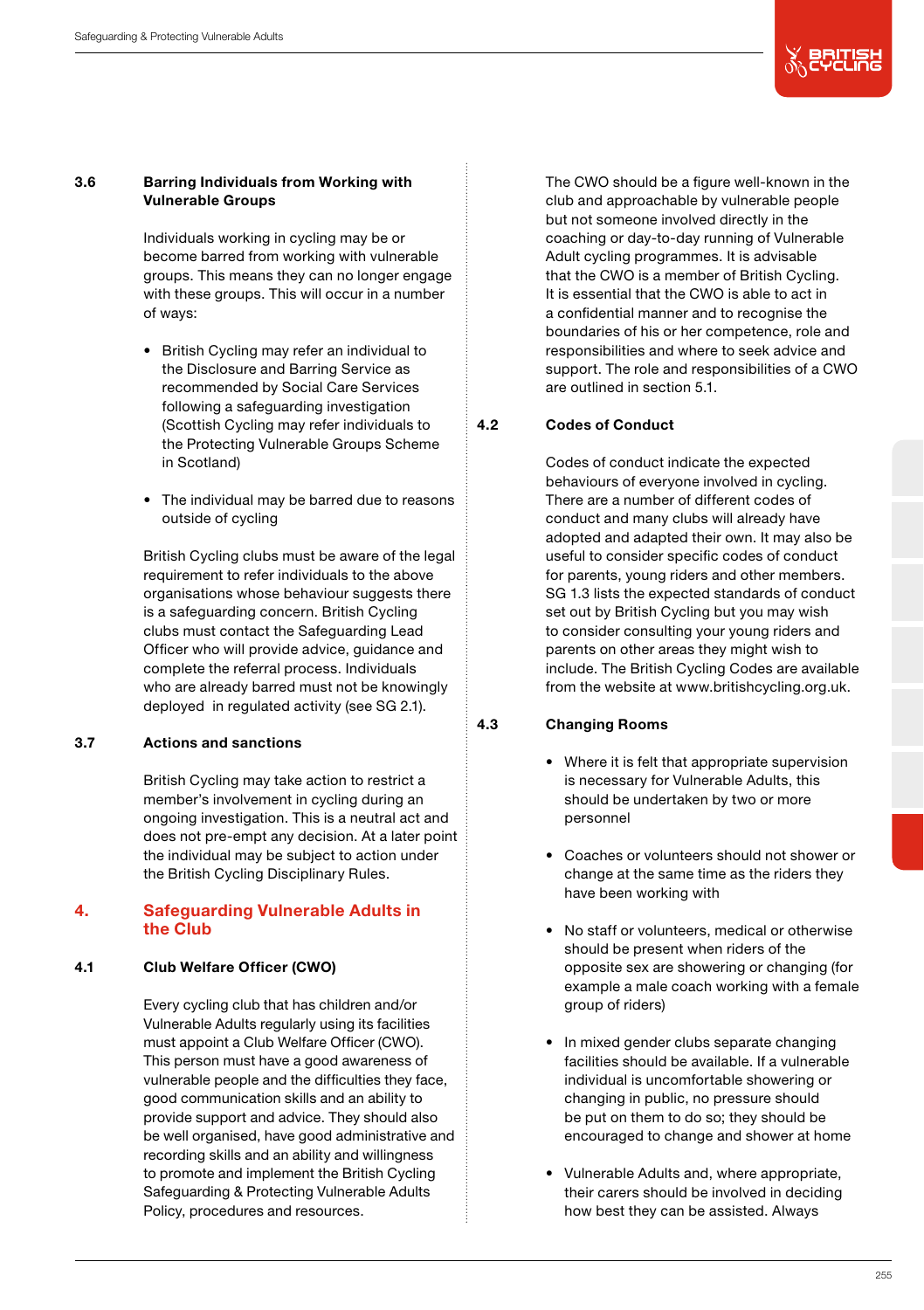ensure the Vulnerable Adult consents to the assistance that is offered

• No photographic equipment should be used in the changing room environment. This includes cameras, video cameras, camera phones etc. Guidance on photography can be found at SG 5.4.

#### 4.4 Coaching Ratios

义思尔思

Although there is government guidance for people working with Vulnerable Adults such as that found in the No Secrets guidance, it is essential in cycling that a separate risk assessment is undertaken for each group of Vulnerable Adults and that this is reviewed for each training session. Participants who require care or support from other adults for whatever reason, including those qualified as coaches, should be supervised at all times.

In line with the national guidance the level of supervision should take account of the :

- disability and level of physical and mental ability of each individual
- extent of dependency of the vulnerable individual on carers/parents
- type of training session being undertaken
- individual's scope for developing independence
- environment that the session is taking place in
- risk assessment.

If there is an accident or incident you should ensure there is always someone available to supervise the other Vulnerable Adults and coaches should ensure they never work in isolation.

#### 4.5 Organising Trips Away

Even the simplest day trip away from the club requires planning. When planning residential trips for riders clubs should use the advice and checklists given in NSPCC Safe Sport Away, Training Camp Checklist and consent forms (SG 4.1 to SG 4.5) www.nspcc.org/inform

The main factors to consider are :

#### 4.5.1 Communication With Parents and Carers

For a short day trip this may amount merely to details of transport, pick up and return points and times, competition or venue details, team leader or coach contact details, emergency contact details for parents/carers, costs, dietary requirements (if relevant) and any other special requirements or medical details. Strict instructions should be given to parents/carers regarding the drop off and return locations and times.

# 4.5.2 Transport

Points to consider include vehicle type (public transport, minibus, coach or private car), any special requirements for cyclists with disabilities, length of journey, competence of driver, journey time, distance, stopping points, supervision during journey and legislation regarding seat belts.

#### 4.5.3 Supervision

The staff or volunteers organising the trip will have the duty of care to act in loco parentis for the duration of the trip. Clubs should ensure that the persons they appoint to care for the group are appropriately trained in safety and safeguarding and that they have relevant information regarding any special needs or requirements of any rider. Anyone working in a supervisory role should be appropriately vetted to ensure their suitability to work with Vulnerable Adults in line with British Cycling's Safeguarding & Protecting Vulnerable Adults Policy.

#### 4.5.4 Emergency Procedures

The team leader or coach should know how to contact emergency services and have access to at least a basic First Aid box. Those in charge of riders have a duty to ensure that they are kept safe and healthy and should not hesitate to act in an emergency and to take lifesaving action in an extreme situation. All adults working with the group should be briefed on the reporting procedure should an emergency occur.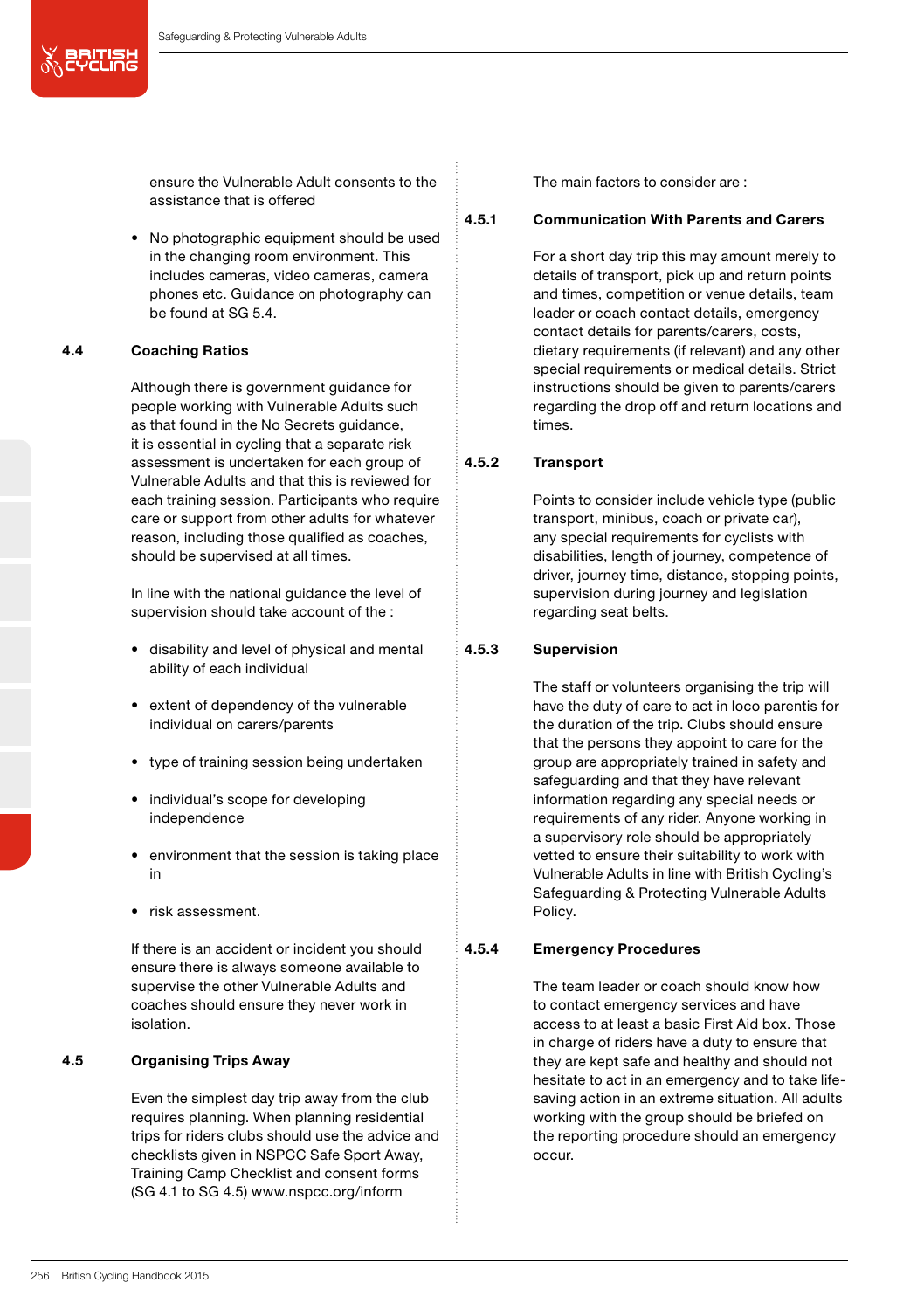#### 4.5.5 Insurance

All registered members of British Cycling are covered for public liability and personal accident cover during cycling activities under British Cycling's policy. Passengers travelling by motor vehicle should be covered by law by the insurances required under the Road Traffic Act (1988). When using private vehicles it may be necessary to check with the insurance company for any restrictions. Consideration should be given to accident, breakdown and recovery cover.

### 4.6 Local Protection of Vulnerable Adults Committees

The British Cycling Safeguarding & Protecting Vulnerable Adults Policy and the guidance contained in this document and its appendices are consistent with the government's Safeguarding Vulnerable Groups Act 2010. However, clubs and regions should endeavour to make themselves aware of the local authority protection of Vulnerable Adults arrangements, policies and procedures as they relate to sports. The CWO should obtain the Local Authority lead officer's name and contact details.

# 5. Designated Persons with Responsibility for Safeguarding Vulnerable Adults in Cycling

### 5.1 Club Welfare Officer (CWO)

# 5.1.1 Responsibilities

The CWO needs to have awareness and understanding of the British Cycling Safeguarding & Protecting Vulnerable Adults Policy and procedures, and keep up to date with the appropriate training. The CWO is responsible for acting as a source of advice on safeguarding and protecting Vulnerable Adults and co-ordinating action within and on behalf of the club. The CWO must also co-ordinate club responses and actions as prescribed by the British Cycling SLO in line with British Cycling policy and procedure. Ideally the post holder should be a member of their club's committee.

# 5.1.2 Role

- To provide information and advice on protection for Vulnerable Adults within the club.
- To ensure that the club adopts and follows British Cycling's Safeguarding & Protecting Vulnerable Adults Policy and procedures, understands its responsibilities under the SVG Act, and promotes awareness of these within the club.
- To keep records of all those who have been vetted within the club and to ensure that DBS checks are updated on at least a three yearly basis.
- Ensure that all club volunteers are suitably recruited- completing application forms, interviews and reference requests (see supporting documents)
- To receive information from club staff, volunteers, Vulnerable Adults, parents, carers or advocates who have protection concerns regarding Vulnerable Adults and record it.
- To assess the information promptly and carefully, clarifying or obtaining more information about the matter as appropriate.
- To report concerns where appropriate to the British Cycling SLO in consultation with the individual or their carer- in line with British Cycling procedures.
- To ensure that adequate information is available at the time of referral to the SLO and that the referral is confirmed in writing, under confidential cover, where possible using SG 1.4.
- To advise club officers regarding the appropriate levels of protection required during the training of Vulnerable Adults from all individuals working with vulnerable groups in the club.
- To promote an equal opportunities approach within the club, by maintaining anti- discriminatory practice standards, acknowledging that discrimination exists, actively addressing instances in line with British Cycling policy and procedure and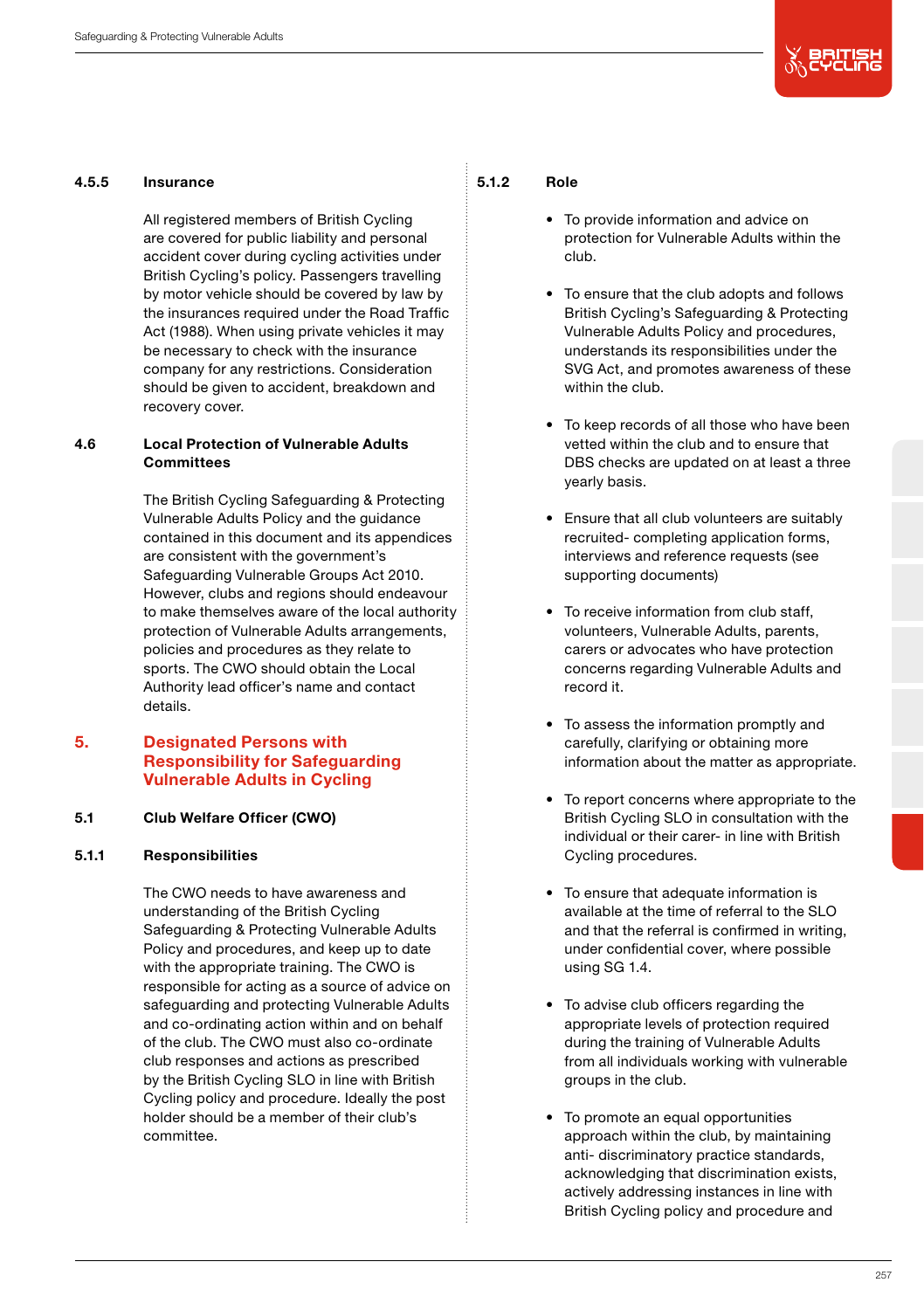义思出品

encouraging club members to receive training to raise awareness and improve understanding of discrimination.

- To advise the club of relevant training opportunities.
- Maintain a written record of training and relevant qualifications of those working in the club.

#### 5.1.3 Skills

- Approachable and friendly
- Good listener and effective communicator
- Confident and a good leader
- **Organised**
- Enthusiastic and a good motivator
- Knowledge of British Cycling child protection policies and procedures
- Knowledge of the Data Protection Act
- Ability to deal with matters in a confidential manner
- Tactful when dealing with sensitive issues

The CWO should undergo the vetting procedure outlined in Section 6.

# 5.2 British Cycling Safeguarding Team

This team has good knowledge and understanding of the issues that Vulnerable Adults face in the sporting environment and a focussed approach to addressing concerns, raising awareness and improving practice. The team must be able to communicate effectively to provide advice and support at all levels. They should have influencing skills and an ability to work with conflict and with emotionally distressing matters. Knowledge of relevant legislation, government guidance, the British Cycling Safeguarding and Protecting Vulnerable Adults Policy and procedures is essential. The ability to confront poor or discriminatory practice and to promote and demonstrate high standards of anti-discriminatory practice in relation to safeguarding and abuse is required.

### 5.2.1 Responsibilities

The British Cycling Safeguarding Team has overall responsibility for the development and establishment of British Cycling's approach to safeguarding Vulnerable Adults. Additionally they are responsible for acting as a source of advice, for co-ordinating action within British Cycling and for liaising with statutory agencies and other relevant organisations about suspected or actual cases of abuse.

#### 5.2.2 Role

- To liaise with the RMG over individual cases, proposed policy and guidance.
- To liaise with the specialists and investigators who may be brought in to help with Vulnerable Adult cases regarding individual cases, proposed policy and guidance.
- Chair and contribute to the Safeguarding Working Group
- Lead in maintaining and reviewing the Safeguarding Vulnerable Adults Implementation Plan.
- To co-ordinate the dissemination of policy, procedures and resources
- To represent British Cycling at external meetings related to the protection of Vulnerable Adults.
- To complete an annual report to British Cycling's Board on the progress of its activities in implementing and monitoring these procedures, and on the incidence and outcome of cases that have arisen in the year.
- They may call upon external expert advice in auditing its procedures and improving its policies.
- To monitor and review progress on all cases and to identify any trends emerging which require a review or revision of existing policies and procedures.
- To manage and investigate cases of poor practice/abuse reported to British Cycling.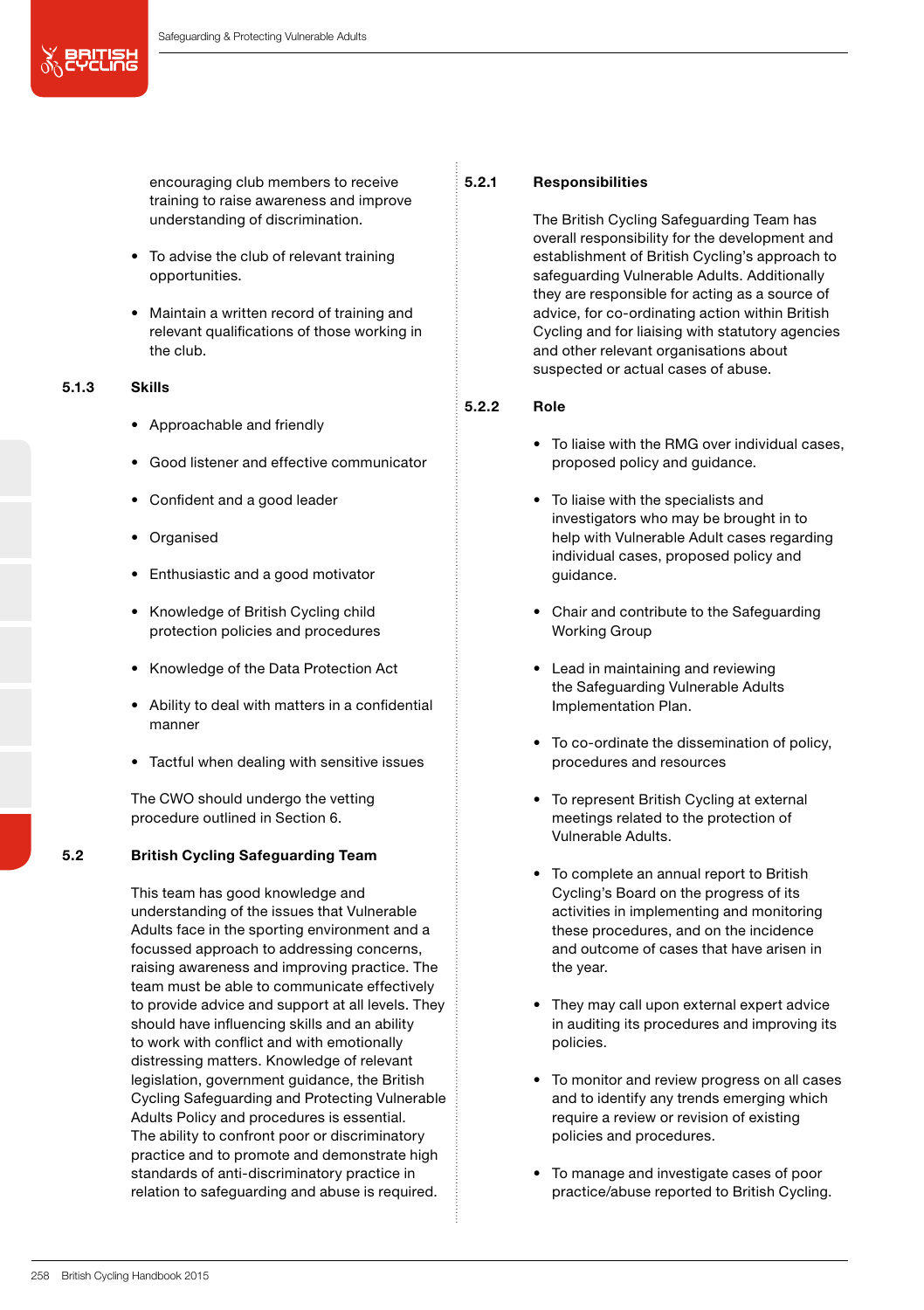- To report any investigation carried out to the RMG.
- To convene and chair the Referral Management Group meetings as required.
- To manage referrals to Statutory Agencies.
- To liaise with the SLO on matters of safeguarding Vulnerable Adults policy and procedure.5
- To provide advice and support to Club Welfare Officers and British Cycling members.
- To advise on British Cycling's child protection training needs and development of its training strategy.
- To maintain confidentiality with regards to cases.
- To keep up to date with own knowledge and skills.
- To receive reports of referrals and investigations from the SLO or investigators on behalf of the Referral Management Group

The Safeguarding Team should undergo the vetting procedure outlined in Section 6.

The British Cycling SLO has overall responsibility for the development and establishment of the British Cycling's approach to safeguarding Vulnerable Adults.

# 5.3 Referral Management Group

This group must work within the policies and procedures of British Cycling to ensure that all decisions relating to safeguarding Vulnerable Adults are reached following a fair, open and transparent process whilst being conscious of the possible impact on adults at risk. The group is made up of individuals with appropriate training and experience of safeguarding. The Referral Management Group will also link in with Local Social Care Services or other professionals for further guidance where necessary.

# 5.3.1 Responsibilities

- To recommend, where appropriate, that a person is referred to ISA in accordance with Safeguarding Vulnerable Groups Act 2006.
- To recommend to the officers of British Cycling, where appropriate, that a person is temporarily suspended or banned from some or all activities related to cycling.
- To monitor and review progress on all cases and to identify any trends emerging which require a review or revision of existing policies and procedures.

# 5.3.2 Role

- To make decisions on the initial approach to all reported cases related to the welfare and protection of Vulnerable Adults. That is, to the 'route' a case will take either internally or via external referral to statutory agencies, but may also include making decisions in relation to concerns arising from information gathered in the recruitment process.
- To make initial decisions as to the 'internal' level each case shall be dealt with. For example minor poor practice cases may be referred back to the club complaints or disciplinary process.
- To advise others within British Cycling about actions they may need to take, such as initiating disciplinary procedures.
- To confirm all final decisions relating to safeguarding referrals or DBS Disclosures. Each Disclosure document must be signed by at least two of the RMG members, showing clearly the identified actions and considerations taken.

The members of the RMG should undergo the vetting procedure outlined in Section 6.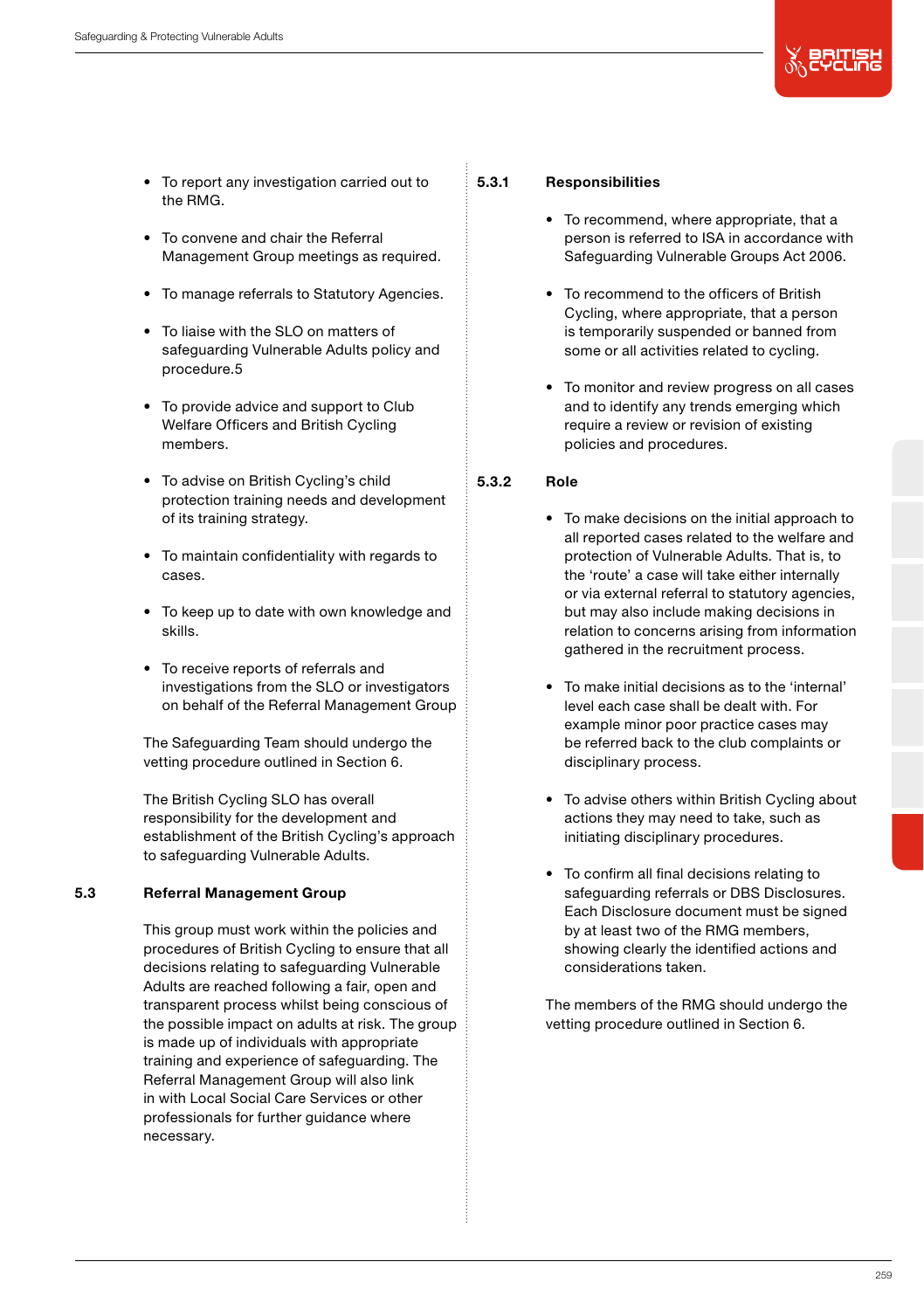### 5.4 Everyone Involved In Cycling

As outlined elsewhere in this document everyone involved in cycling has a duty to act if they have a concern about a Vulnerable Adult. There are a variety of actions that can be taken. As a minimum the person concerned should contact the relevant club welfare officer or the British Cycling SLO for help and guidance on how to progress their concerns.

# 6. Recruiting and Selecting People To Work With Vulnerable Adults In **Cycling**

Anyone may have the potential to abuse Vulnerable Adults in some way and it is important that all reasonable steps are taken to prevent unsuitable people from working with them. This applies to anyone whether voluntary or paid who is going to have significant access to Vulnerable Adults. The steps that should be taken are the same for volunteers or employees.

British Cycling's recruitment and selection procedures are based on the Safeguarding Vulnerable Groups Act 2006 and the Protection of Freedoms Act 2012 and may be revised from time to time.

# 6.1 Controlling Access to Vulnerable Adults

All individuals who will have significant access to Vulnerable Adults must first be vetted to establish whether they have any criminal convictions or other past behaviour that suggests they are unsuitable to work with Vulnerable Adults or may present a risk to them. This applies equally to paid staff and volunteers.

All new volunteers and paid staff working in a role that involves 'Significant Access' to Vulnerable Adults, or where they have a Position of Trust, or existing volunteers or staff who change their role to work with these vulnerable groups, are required to complete the following vetting process:

• complete an assessment document to ascertain whether the individual works in regulated activity and requires a DBS **Disclosure** 

- complete a self-declaration form and DBS Disclosure application and return to British Cycling.
- provide the CWO with two appropriate referees (see SG 2.3 & SG 2.4).
- provide the CWO with details of previous volunteering experience or relevant employment (see SG 2.2).

# 6.1.1 Regulated Activity

In addition those working in a Regulated Activity must also comply with legal requirements of the acts sited above, as these are implemented. See SG 2.1.

Club Welfare Officers (CWOs) as recruiting officers should satisfy themselves that the position that the individual will be working in is a regulated position. For the purposes of cycling, a regulated position, as defined by the DBS Code of Practice, would include:

- Those whose normal duties (paid or unpaid) include caring for, training, supervising or being in sole charge of Vulnerable Adults
- Those whose normal duties (paid or unpaid) include supervising or managing an individual in his work in a regulated position.

# 6.1.2 Self-Declaration Form

The self-declaration form requires prospective volunteers and employees to declare any criminal records they may have, even if these are considered 'spent', or any disciplinary investigations by any organisation including employers, the police or social services that relate to inappropriate behaviour towards a child or Vulnerable Adult.

The CWO or recruiting officer should make it clear that a failure to disclose relevant information may result in disciplinary action and possible dismissal or exclusion. It should also be made clear that having a criminal record is not necessarily a barrier to working in cycling. Individuals being asked to complete a self-declaration and DBS application should be made aware of British Cycling's policy on the recruitment of ex-offenders (SG 2.1).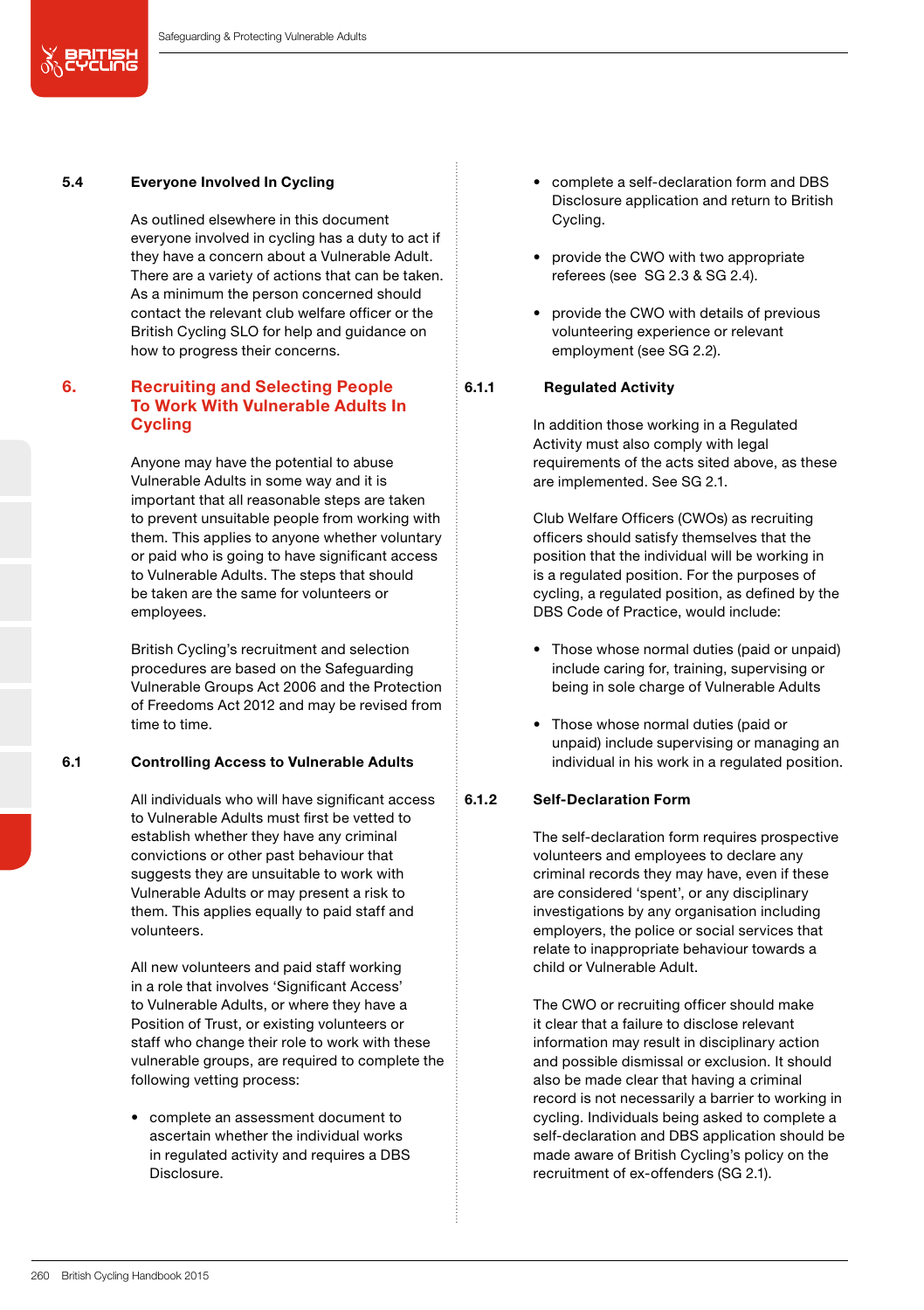

#### 6.1.3 References

All new volunteers and employees must supply the CWO with the details of at least two referees who will vouch for the suitability of that person to work with Vulnerable Adults. The CWO or recruiting officer must contact these to request references or verify any prewritten references. This should be done in writing where possible, however where a check has taken place verbally, a written note must be kept of the conversation by the CWO or recruiting officer. This note may be brief. A standard form is available for this purpose (SG 2.3 & 2.4). The CWO must maintain records of any references including written records of verbal references.

# 6.1.4 Previous Experience and Qualifications

The prospective volunteer or employee should be asked to provide details of previous employment/relevant volunteering and any gaps in the employment history must be accounted for. This information can be provided using the volunteer application form (SG 2.2). Any relevant qualifications the individual declares should be verified to ensure they are genuine and valid.

*Note: Completing the above process does not guarantee that an individual is safe to work with Vulnerable Adults. British Cycling will use information from the DBS as part of an overall recruitment and selection process to assess any potential risk. The club will also need to assess for itself the individual's suitability by interviewing, assessing training needs and ongoing supervision.*

# 6.1.5 DBS Disclosure

Those with significant access to children or Vulnerable Adults, or who hold a position of trust, must also complete a Disclosure and Barring Service (DBS) Disclosure application this should be completed at the same time as a Self Declaration Form.

A DBS Enhanced Disclosure will provide information about :

- criminal convictions and police cautions
- police/social services information considered to be relevant by the chief of police officers
- it may also contain information regarding whether an individual is barred from working with vulnerable groups (see SG 2.1)

Criminal record information revealed by the DBS Disclosure will be assessed by the British Cycling Referral Management Group in line with British Cycling's policy on the recruitment of ex-offenders (SG 2.1) and the DBS Code of Practice. Completing a DBS form is a confidential and sensitive matter for some people and care should be taken to explain how the information contained on the certificate will be treated.

As a registered body of the DBS, British Cycling is fully compliant with the DBS Code of Practice including the secure storage, handling, use, retention and disposal of Disclosures and Disclosure information (See SG 2.1). Any disclosures will be dealt with confidentially, following the Child Protection in Sport Unit's Protocol for Information Sharing (SG 5.2).

DBS Disclosures must be renewed at least every three years if a person remains in post or more regularly if, for example, there is a concern raised, if the person changes their role or moves to a new club, or if the person has been absent from the club for a significant period.

DBS Disclosures for British Cycling volunteers are free of charge. The definition of a volunteer for this purpose is a person who is engaged in any activity which involves spending time, unpaid (except for travel and other approved out-of-pocket expenses), doing something which aims to benefit someone (individuals or groups) other than or in addition to close relatives.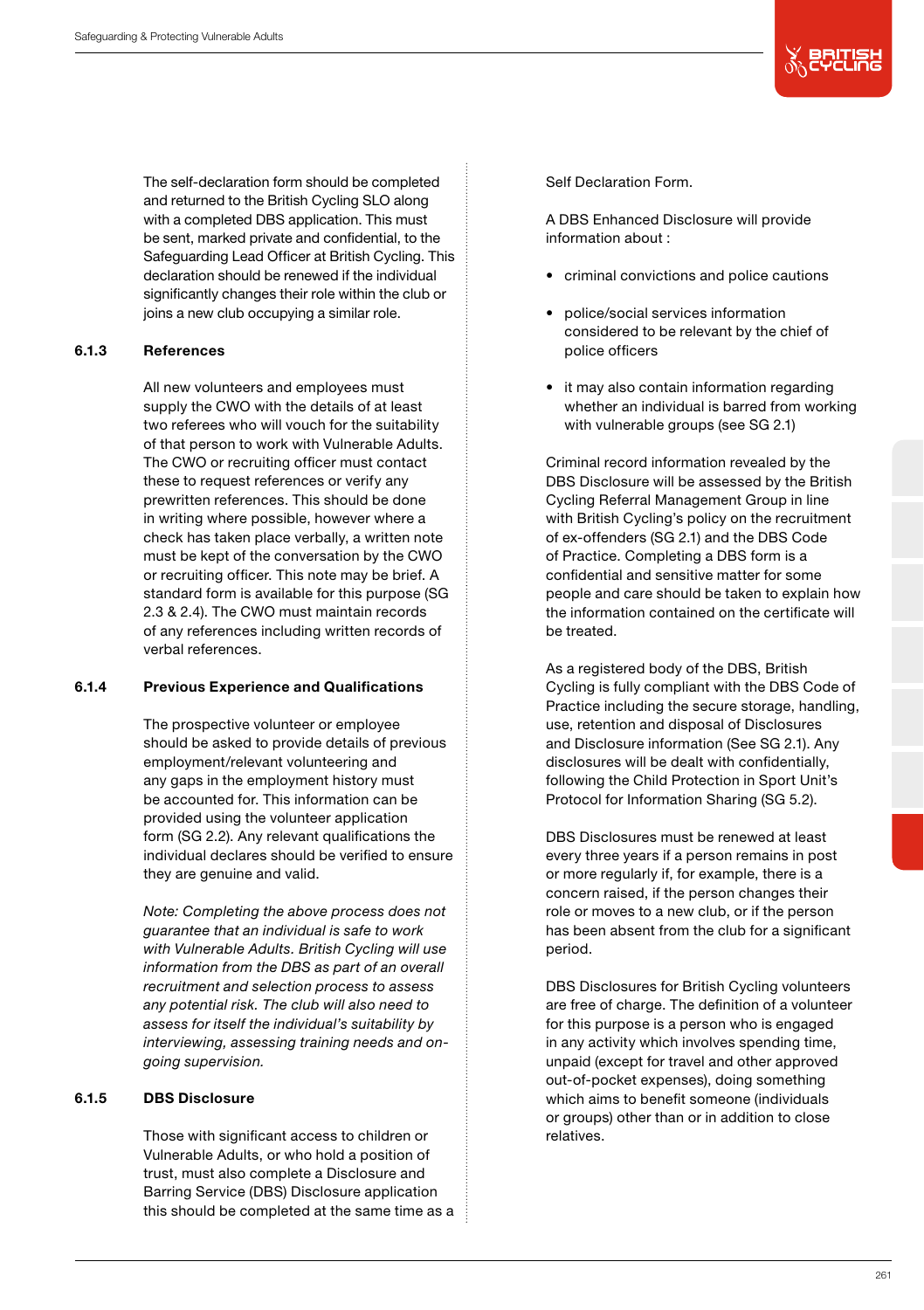### 6.2 Who Should Be DBS Checked?

义思尔思

Every British Cycling Affiliated club that has Vulnerable Adults regularly using its facilities must ensure that the following roles are DBS checked :

- Club Welfare Officer (CWO)
- Coaches who regularly coach Vulnerable Adults
- Drivers
- Volunteers who regularly spend time away with Vulnerable Adults at events or training camps.
- Website Administrators/ Forum moderators

The following roles should only be DBS checked if they involve Significant Access to Vulnerable Adults :

- Club officers/ committee members
- Volunteers/helpers
- Competition organisers
- Race Officials/ Commissaires

Before requesting a DBS Disclosure the CWO, as the recruiting officer, must satisfy themselves that the position that the individual will be working in involves 'Significant Access' to Vulnerable Adults or is a Regulated Activity. For the purposes of cycling, a Regulated Activity, as defined by the Safeguarding Vulnerable Groups Act would include :

- Training, teaching or instruction provided wholly or mainly for Vulnerable Adults such as coaching a group of cyclists with a specific disability, for example a group with learning disabilities
- Any form of assistance, advice or quidance provided wholly for mainly for Vulnerable Adults, such as cyclists who have been or are referred to the club by their GP for problems with weight management
- Any form of treatment or therapy for a Vulnerable Adult, such as a club physiotherapist providing treatment in the club
- Driving a vehicle which is being used only for the purpose of conveying children or Vulnerable Adults and any person caring for the Vulnerable Adult, for example taking a group of cyclists to an event.

It also includes those whose normal duties include supervising or managing an individual in his work in a regulated activity.

The fact that an individual may come into contact with Vulnerable Adults is insufficient to subject them to a DBS check. Eligibility for a DBS check depends on the specific role a person will perform whilst conducting their duties within an organisation. The British Cycling Compliance Team will provide prospective DBS applicants with a form to complete to establish the role and duties they are expected to fulfil whilst carrying out their role and DBS applications made accordingly. The SLO at British Cycling will advise CWO's and managers who are unsure of the appropriate level of vetting for any role.

# 6.3 Clubs Working With Vulnerable Groups

As part of British Cycling's commitment to good safeguarding practice it is important that the organisation is aware of each affiliated club which engages with vulnerable groups.

At the point of affiliation, British Cycling will request each club to declare whether it :

- has members who are children or Vulnerable Adults or
- provides services to children or Vulnerable **Adults**

For clubs which declare that they do engage with these groups British Cycling will support them to fulfil their obligations as laid out in this policy, legislation and government guidance.

6.3.1 Protecting Vulnerable Groups Scheme-Scotland only

> The Protecting Vulnerable Groups (PVG) Scheme is now in force. The scheme is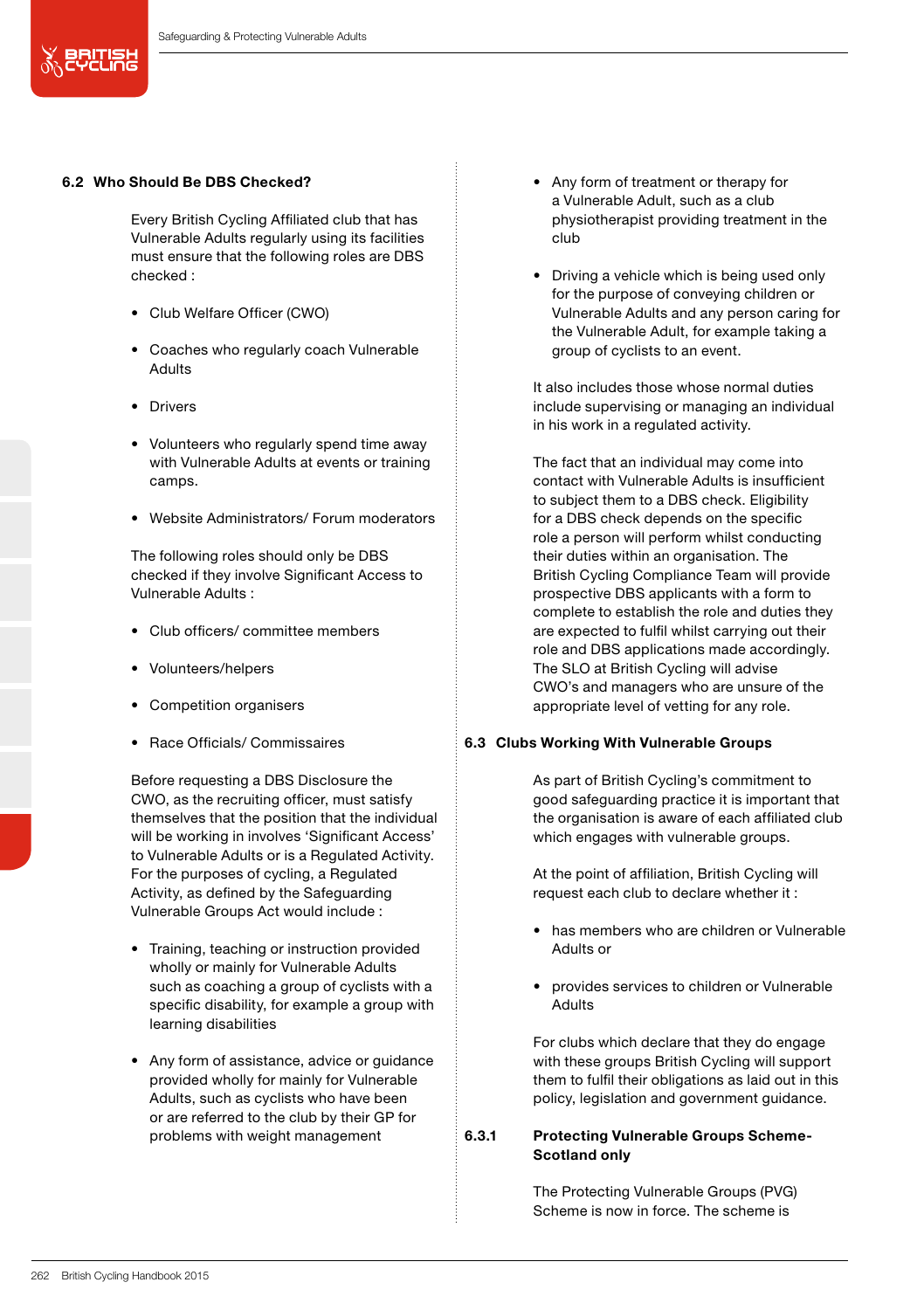

managed by Disclosure Scotland. The scheme is responsible for making decisions about who should be barred from working with vulnerable groups.

All individuals who work with vulnerable groups in cycling on a regular basis may be required to register with the scheme. Cycling clubs will need to liaise with Scottish Cycling in order to declare which individuals at their club work with children or Vulnerable Adults on a regular basis.

Scottish Cycling will register an interest in relevant individuals with the PVG. The PVG will continually update Scottish Cycling to confirm whether the individual is barred from working with vulnerable groups. Scottish Cycling will take action to engage the individual in working with vulnerable groups or remove them as appropriate.

For further information contact Scottish Cycling or visit: www.disclosurescotland.co.uk/about/ vulnerable-groups/

# 7. Awareness and training

#### 7.1 Training for Staff and Volunteers

Training should be provided for staff and volunteers on the policy, procedures and professional practices that are in place and commensurate with their responsibilities in the Vulnerable Adult protection process. Training should take place at all levels of British Cycling to ensure that procedures are carried out consistently, it should also be considered as a continuing responsibility to ensure safeguarding knowledge is up to date.

### This should include:

- awareness training in the abuses that can take place and the duty to report
- specialist training for investigators and managers
- issues relating to staff safety within a Health and Safety framework

| Role                                                              | <b>Read British</b><br>Cycling<br>Safeguarding<br>and<br>Protecting<br>Children Policy | Complete Basic<br>Awareness<br>module | Local Council<br>Safeguarding<br>Children course<br>or equivalent | Sportscoach UK<br>Equity in your<br>coaching<br>workshop<br>or equivalent |
|-------------------------------------------------------------------|----------------------------------------------------------------------------------------|---------------------------------------|-------------------------------------------------------------------|---------------------------------------------------------------------------|
| Membership Secretary                                              | ✓                                                                                      |                                       |                                                                   |                                                                           |
| Club Welfare Officer (CWO)                                        |                                                                                        |                                       |                                                                   |                                                                           |
| Coaches                                                           | ✓                                                                                      | ✓                                     | ✓                                                                 |                                                                           |
| Co-ordinator or Manager of groups of<br>children or coaches       |                                                                                        |                                       |                                                                   |                                                                           |
| Drivers who may travel with children                              |                                                                                        |                                       |                                                                   |                                                                           |
| Club Officers / Committee members                                 | ✓                                                                                      |                                       |                                                                   |                                                                           |
| Volunteer / parent helper                                         | ℐ                                                                                      | ℐ                                     |                                                                   |                                                                           |
| Event organiser                                                   | ✓                                                                                      | ℐ                                     |                                                                   |                                                                           |
| Commissaire / Referee                                             | ✓                                                                                      |                                       |                                                                   |                                                                           |
| Club employee / steward                                           |                                                                                        |                                       |                                                                   |                                                                           |
| Volunteers who accompany a group of<br>riders on over night stays |                                                                                        |                                       |                                                                   |                                                                           |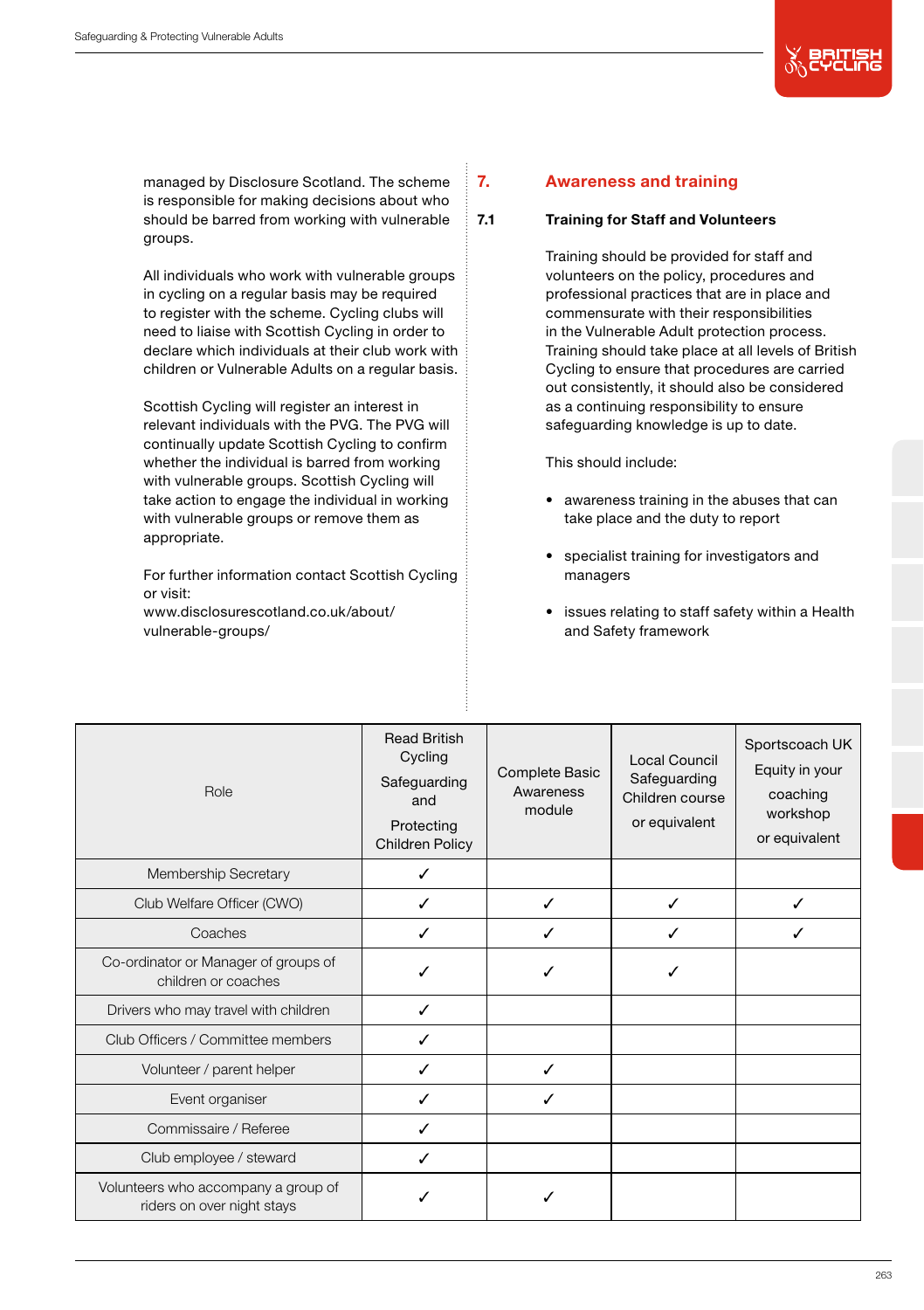• To create an enjoyable and safe environment for all vulnerable people, everyone involved in cycling must be aware of what is good practice and how to deal with poor practice and abuse.

Formal training will help people to work safely and effectively with vulnerable people by:

- comparing their own practice against what is regarded as good practice and identifying ways to improve
- ensuring that they are not placing themselves at risk from allegations
- recognising their responsibilities and reporting any concerns about suspected poor practice or abuse
- understanding the recruitment and selection procedures described (Section 6)

The CWO should maintain a written record of training and relevant qualifications of those working with Vulnerable Adults within the club. The Club Safeguarding Audit form can be used to assess training requirements and club awareness on an annual basis.

# 7.2 Recommended Levels of Awareness and **Training**

Within the club environment everyone has a responsibility to be aware of the Safeguarding & Protecting Vulnerable Adults policy, understand what is good and poor practice and know what to do if they have a concern. All members should have access to the policy document at the club or be made aware that it can be accessed through the British Cycling website.

#### 7.3 Training

Coaches and volunteers may undertake the generic sports coach UK courses such as Equity in your coaching and creating a safe coaching environment. Information is available on the Sportscoach UK website www. sportscoachuk.org

Local authorities may run basic awareness safeguarding courses. British Cycling has a specific training course for Club Welfare Officers and those with designated responsibilities for safeguarding and protecting children: Time to Listen. British Cycling

will promote all Safeguarding & Protecting Vulnerable Adults training opportunities through volunteer newsletters and the British Cycling website www.britishcycling.org.uk

### 8. Complaints and Disciplinary Procedures

British Cycling has its own complaints & disciplinary procedure (SG 1.11) for dealing with breaches of the Safeguarding & Protecting Adults Policy and procedures.

- If a case is being investigated by a statutory agency, British Cycling may suspend the individual concerned whilst this investigation is taking place. This is a neutral act and is not intended to prejudge the outcome of the investigation, but simply to remove the individual from contact with Vulnerable Adults until the investigation is concluded. Once the statutory agency's investigation is completed, and irrespective of its findings, British Cycling will assess the case following its disciplinary procedures.
- If the abuse is alleged to have been committed in the course of a person's employment, he or she will be subject to whatever disciplinary procedures and sanctions are stated in their employment contract. British Cycling may decide to await the outcome of such procedures before starting its own investigation.
- In accordance with British Cycling's Rules, British Cycling may impose disciplinary sanctions against Go-Ride clubs who fail to adopt and implement the Safeguarding & Protecting Vulnerable Adults Policy and procedures, particularly if such failures are serious or persistent. If concerns remain once a matter has been handled by the club these should be referred to the SLO who will ask the senior officers of British Cycling to decide how to deal with this and whether or not to initiate disciplinary proceedings.
- Every effort will be made to maintain confidentiality for all concerned, and consideration will be given to what support may be appropriate to each individual involved. Support Information Sheets are available (SG 1.6 to 1.9) for those reporting or receiving a concern, and for those against whom an allegation has been made.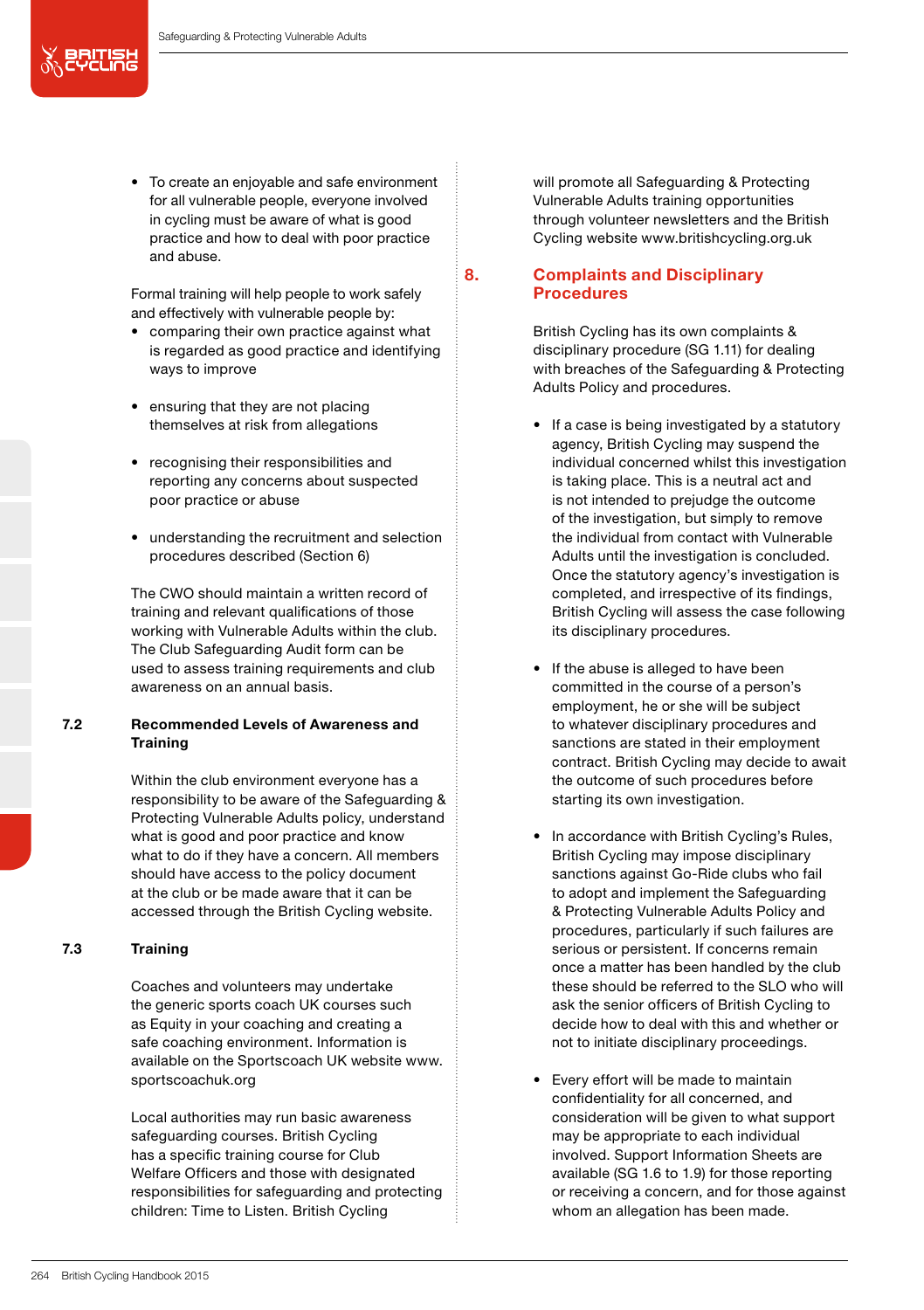• It is not always possible to determine exact timescales for when cases will be resolved, however British Cycling will always try to ensure that all parties know what procedure will be followed and what the expected time scales are. If there is a delay they will endeavour to inform all parties why there is a delay and when any development is expected. There should not be any period without communication of more than 28 days with involved persons. Ideally case management processes should not extend over more than three months, only in exceptional circumstances should they extend up to six months.

# 9. Implementation and Monitoring Procedures

### 9.1 Safeguarding Working Group

British Cycling has created the Safeguarding Working Group, chaired by the Safeguarding Lead Officer, to progress and implement safeguarding within British Cycling to ensure it is fit for purpose in areas including training, strategy, policy and procedures. The group is made up of individuals with appropriate training and experience of safeguarding from departments across the organisation and from external welfare focussed organisations.

It is the groups' responsibility to ensure:

- safeguarding principles underpin all areas of British Cycling activity and is embedded in organisational strategy
- the Safeguarding Action Plan is designed and implemented
- the establishment and implementation of safeguarding arrangements is accepted and delivered at a local level
- good safeguarding practice is driven through senior management, partners and affiliated organisations
- safeguarding implementation is measured and reported
- that the needs of all vulnerable riders are met
- relevant resources and communications are child focussed
- systems are in place to monitor and record breaches of policy
- appropriate safeguarding communications are in place for a variety of audiences
- that children are consulted and provided with suitable opportunities to lead and influence cycling development
- training and education is delivered to all roles in line with British Cycling strategy
- the safeguarding policy is updated regularly to reflect legislation, government guidance and good practice

As part of British Cycling's commitment to the CPSU "Call to Action" post standards framework the organisation will complete an annual safeguarding self assessment and attend an annual safeguarding progress meeting with CPSU. This meeting will be attended by the SLO, CEO and a board member. The purpose of this is to ensure that British Cycling is compliant with good practice and embedding safeguarding thereby meeting its obligations from legislation, government and funding partners.

# 9.2 Senior Management

The British Cycling Board of Directors, CEO and Senior Management Team are responsible for driving safeguarding at a strategic level. In relation to safeguarding it is their responsibility to:

- endorse and promote safeguarding policy. safeguarding action plans and training strategy
- nominate a safeguarding champion
- ensure Service Level Agreements and funding agreements contain safeguarding conditions
- ensure safeguarding forms part of all British Cycling planning activity
- endorse the work of the Safeguarding Team and the Safeguarding Working Group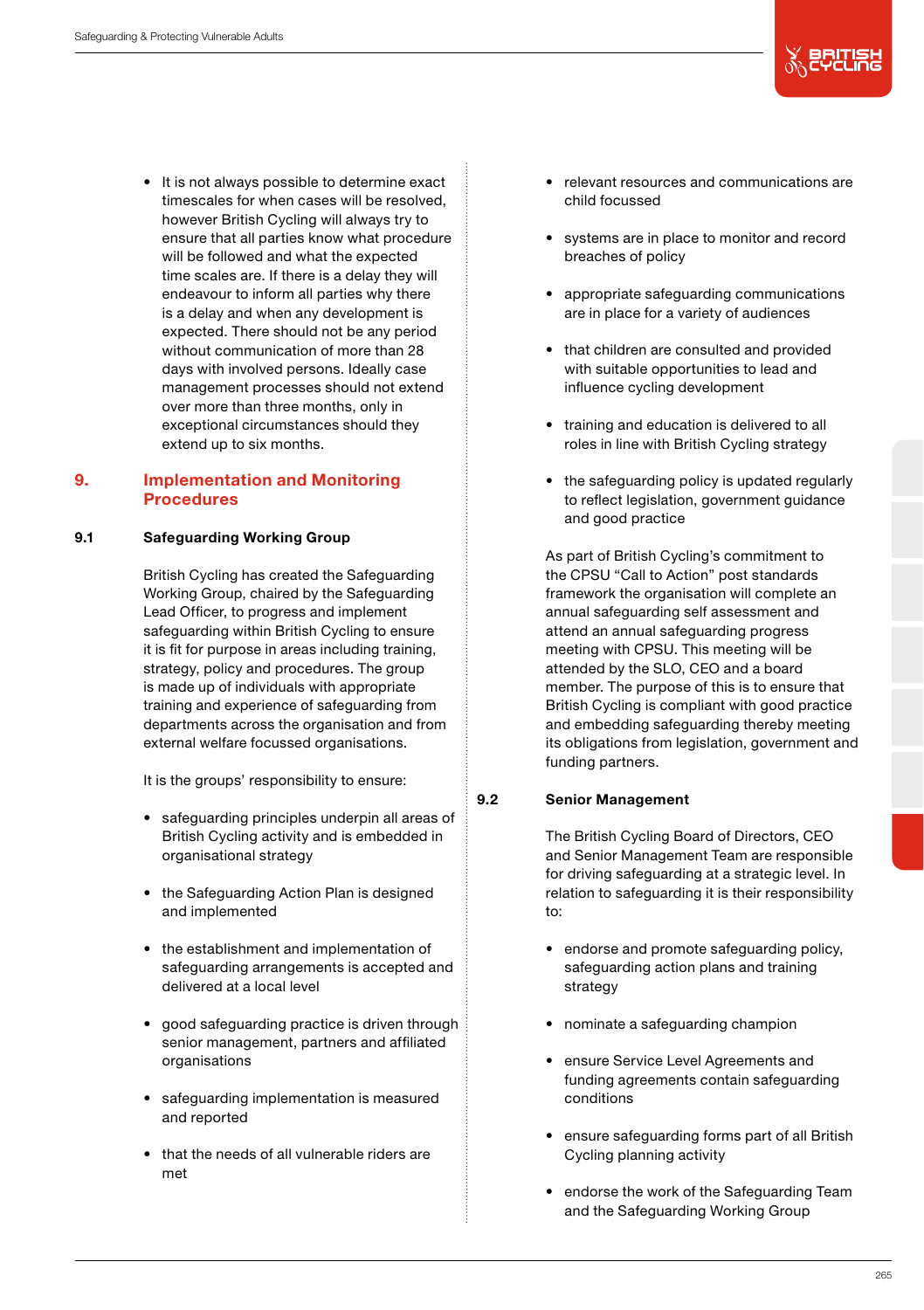• influence partners to adopt safeguarding strategies

# 9.3 Cycling Club Self-Monitoring

A Club Safeguarding Self Audit form for clubs and other organisations has been designed to monitor their own compliance with the requirements set out in this policy (SG 3.4).

- this form should be completed and sent to the British Cycling Development Team
- the Development Team will assess any action points from the information provided. Actions point's specific to an individual club will be completed as required. Significant action points will be addressed through the Safeguarding Working Group
- actions may include the provision of training, guidance or support to individuals or clubs generally.

Clubs who have members who are vulnerable people regularly accessing their services must ensure that the name and contact details for their CWO, or in the case of an educational establishment, the person with responsibility for welfare, are completed in their British Cycling Club Audit. This information must be updated, as necessary, during the year by the club secretary or other senior club officer. British Cycling should be updated of any personnel changes that occur, particularly when the club re-affiliates each year.

# 10. Safeguarding Guidance Documents

The Safeguarding Guidance documents (SG) are available to download from the British Cycling website

# Section 1: Codes Of Conduct, Disciplinary Procedures and Raising Concerns

- 1.1 British Cycling Code of Conduct
- 1.2 British Cycling Equality Policy
- 1.3 The Adoption And Application of Codes of Conduct for Cycling Clubs
- 1.4 Reporting A Safeguarding Concern
- 1.5 Anti-Bullying Guidance for Cycling Clubs
- 1.6 Advice And Support for Junior Cyclists
- 1.7 Advice And Support for Individuals Receiving A Concern Or Allegation
- 1.8 Information for those Against Whom a Complaint of Poor Practice or Allegation of Abuse Has Been Made
- 1.9 How To Report A Concern of Abuse of a Vulnerable Adult
- 1.10 Whistle Blowing Policy
- 1.11 British Cycling Case Management Procedure

#### Section 2 : Safe Recruitment and Vetting Guidance

- 2.1 Recruitment of Individuals with Previous Convictions
- 2.2 Specimen Volunteer Application Form
- 2.3 Specimen Club Personal Reference Request
- 2.4 Specimen Club Reference Form
- 2.5 Umbrella DBS Checks

#### Section 3 : Club, Training and Competition Guidance

- 3.1 Duty of Care When Supervising Children and Vulnerable Adults
- 3.2 Guidelines for Cycling Events
- 3.3 Cycling Event Contacts
- 3.4 Club Safeguarding Self Audit
- 3.5 Physical Contact And Vulnerable People In Cycling
- 3.6 Managing Challenging Behaviour Of Children And Vulnerable Adults In Cycling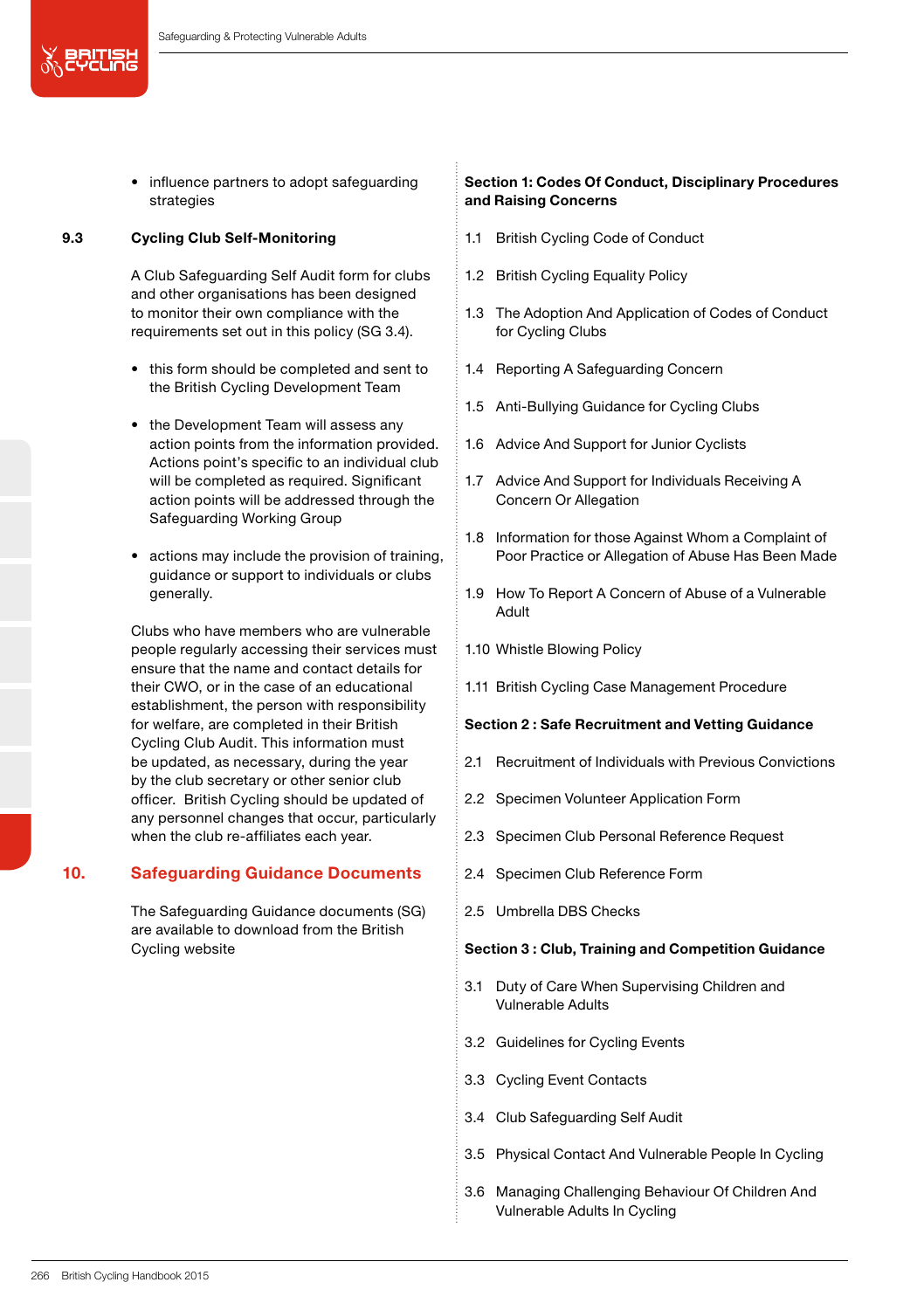

- 3.7 Protecting Riders With Disabilities
- 3.8 Risk Assessments
- 3.9 Quick Guide To Safeguarding
- 3.10 Event Welfare Plan to be completed
- 3.11 Club Runs
- 3.12 Riders Coming and Going

# Section 4 : Training Camps and Residential Visits

- 4.1 Planning Residential Trips
- 4.2 Parent & Carer Consent for Residential Trips
- 4.3 Personal Information for Residential Trips
- 4.4 Away Event Checklist
- 4.5 Away Events Feedback Form

# Section 5 : Use of Social Media and Information Sharing

- 5.1 British Cycling and Information Sharing
- 5.2 Using Social Networking Services and Social Media
- 5.3 Instant Messaging : Safeguarding Guidelines
- 5.4 Safeguarding and Photography